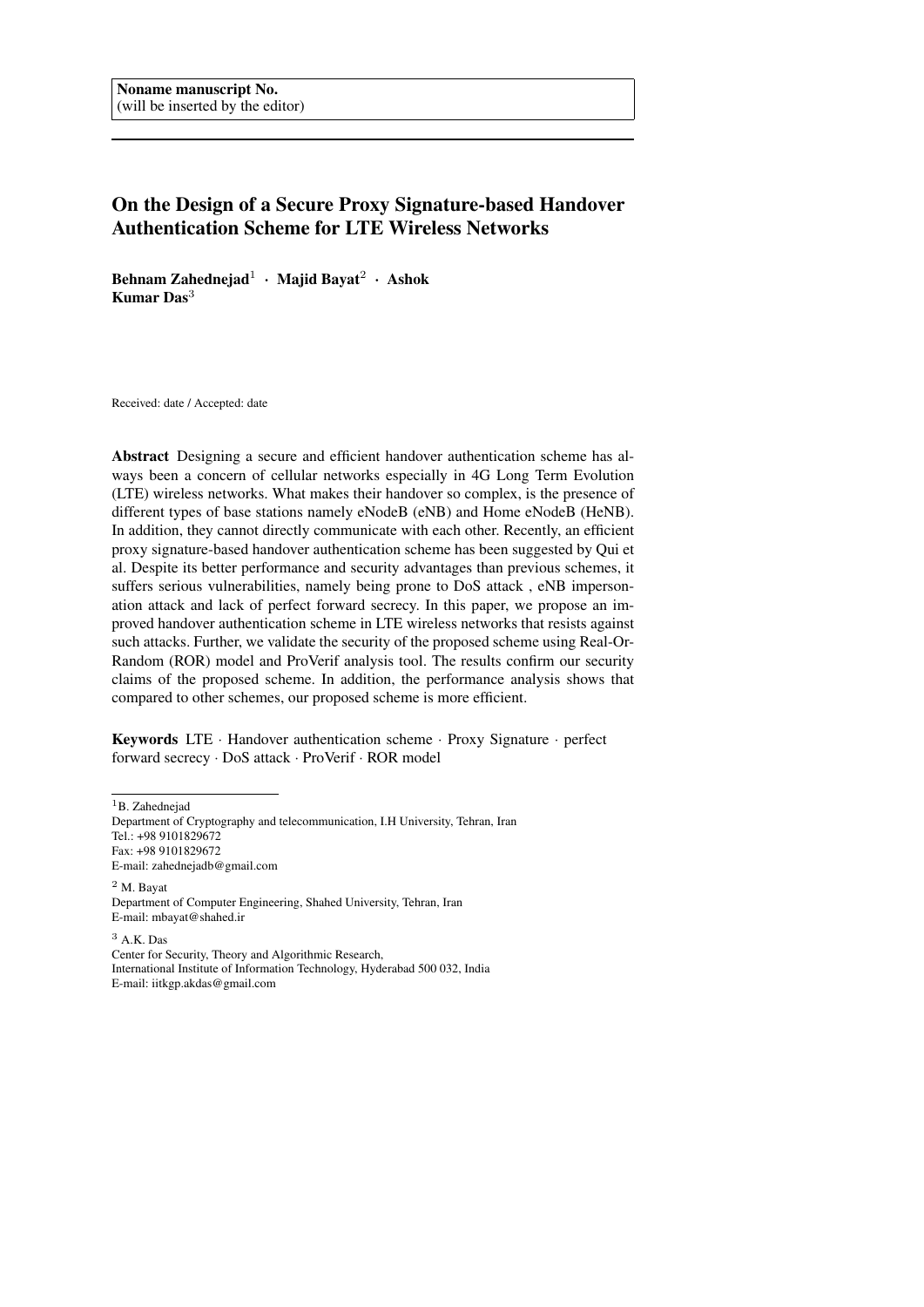# 1 Introduction

LTE (Long Term Evolution) is the standard of high-speed wireless communication mobile devices based on GSM/UDGE and UMTS/HSPA technologies. Being developed by 3GPP, it improves the core network and increases the capacity and speed by using different radio interfaces. In addition, it provides downlink peak rates of over 100 Mbit/s with speeds of over 200 Mbit/s. LTE networks use flexible carrier bandwidth from 5MHz to 20 MHz. FDD (Frequency Division Duplex) and TDD (Time Division Duplex) are supported in LTE as well. In addition to mobile phones, other portable devices such as notebooks, cameras, gaming devices, etc. implement LTE embedded modules [1]. The network consists of three main components: User Equipment (UE) , Evolved Universal Terrestrial Radio Access Networks (E-UTRAN), Evolved Packet Core (EPC).

User Equipment (UE): The user equipment is quite similar to the one used by UMTS,GSM. It is composed of the following modules:

- Mobile Termination (MT):This module is responsible for all communication functions.
- Terminal Equipment (TE): This module is the destination of data streams.
- Universal Integrated Circuit Card (UICC): This module is quite similar to SIM card of LTE equipment running Universal Subscriber Identity Module (USIM) application. This module stores information related to user such as his phone number, home network identity and security keys etc.

Evolved Universal Terrestrial Radio Access (E-UTRA): This network is the serving network which communicates with User Equipents (UEs). It includes the eNodeBs (eNB) which are normal base stations. Home eNodeBs (HeNB) are new kind of base stations for better network performance.

Evolved Packet Core (EPC): This network is the backbone network consisted of many components such as the Serving Gateway (S-GW), the Mobility Management Entity (MME), Evolved Serving Mobile Location Centre (E-SMLC) etc.

With the development of 4G LTEs, the performance and security of these networks have become so important [2]. Due to the lack of direct communication between base stations, handover and roaming to other base stations are so crucial that many roaming authentication schemes have been proposed to address this requirement [3,4,5,6,7,8,9,10,11,12]. In the following, we describe some of the main handover authentication schemes in LTE networks.

# 1.1 Related works

Mishra et al. [13] suggested a Security Context Transfer-based (SCT) scheme for the handover authentication of LTE Networks. In this scheme, before the beginning of the UE handover, the current eNB transfers the authentication information of the UE to the new eNB. In this scheme, a trust relationship is assumed between eNB which is not possible when the eNBs are in different networks.

Kim et al. [14] suggested an identity-based handover authentication scheme. The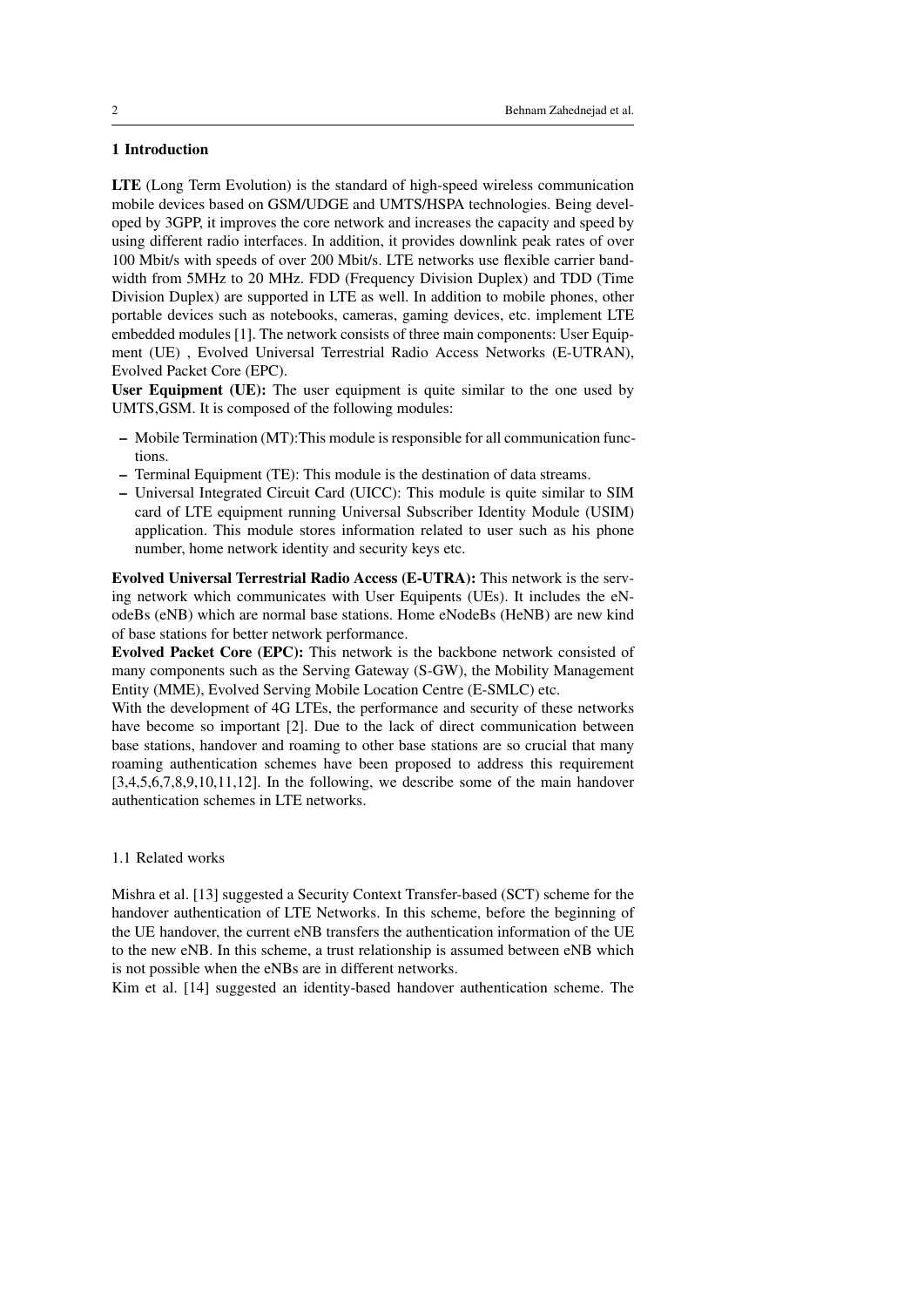scheme requires a Private Key Generator (PKG). However, the scheme has unresolved problems such as key escrow problem. In addition, pairing operations incur lots of computation costs. It cannot achieve perfect forward/backward secrecy as an important security requirement, as well.

Cao et al. [15] described replay attacks, de-synchronization attacks and lack of backward security as three main vulnerabilities of LTE handover scheme. To address these vulnerabilities, some schemes [16,17,18] have suggested the participation of Authentication, Authorizing, and Accounting (AAA) servers. However, these schemes incur so much authentication traffic. In addition, these server are far away from the base stations that incorporating them demands much time that makes these network not fast enough.

Choi et al. [19] suggested a credentials-based handover authentication using chameleon hash functions. The scheme utilizes short-term credentials generated by hash functions to provide authentication and key agreement in LTE networks. The scheme enjoys much more simplicity compared to AAA-based schemes. However, Yoon et al.[20] identified lack of perfect forward secrecy and perfect backward secrecy as the main vulnerability of this scheme.

Jing et al. [7] suggested a proxy signature-based roaming authentication protocol in which the HSS,AAA server or the base stations delegate their signing power to the UE for authentication. This method reduces the complexity of the entire network. Its main drawback is the one-way authentication, which makes the access point (AP) to authenticate the mobile user but not vice versa. This problem is resolved in [5] in which proxy signature is utilized to provide mutual authentication between the eNB and the UE with perfect forward/backward security. However, its main drawback is the heavy computation cost of the low-powered UEs who need to perform RSA verification for five times. For the sake of higher performance, an authentication scheme based on Elliptic Curve Cryptography (ECC) is introduced in [6] with smaller key sizes [20]. However, similar to [7], the Mesh AP (MAP) cannot be authenticated by the Mesh Host (MH).

Recently,Qui et al. [8] suggested an efficient proxy signature based handover authentication scheme based on the ECC. In addition to the better performance of the scheme, mutual authentication is achieved as well. The scheme is applicable in different handover scenarios including normal handover scenario, handover to HeNBs and handover to base stations connected to different MME. This issue has not been considered in any other schemes before.

#### 1.2 Our contribution

In this paper, we discuss the vulnerabilities of the most recent LTE handover authentication scheme (Qui et al.'s scheme [8]). In particular, we have identified three main drawbacks: being prone to DoS attack , eNB impersonation attack and lack of perfect forward secrecy. We then propose an improved scheme resistant against these vulnerabilities. Further, we validate the security of the proposed scheme using Real-Or-Random (ROR) model and ProVerif automatic analysis tool.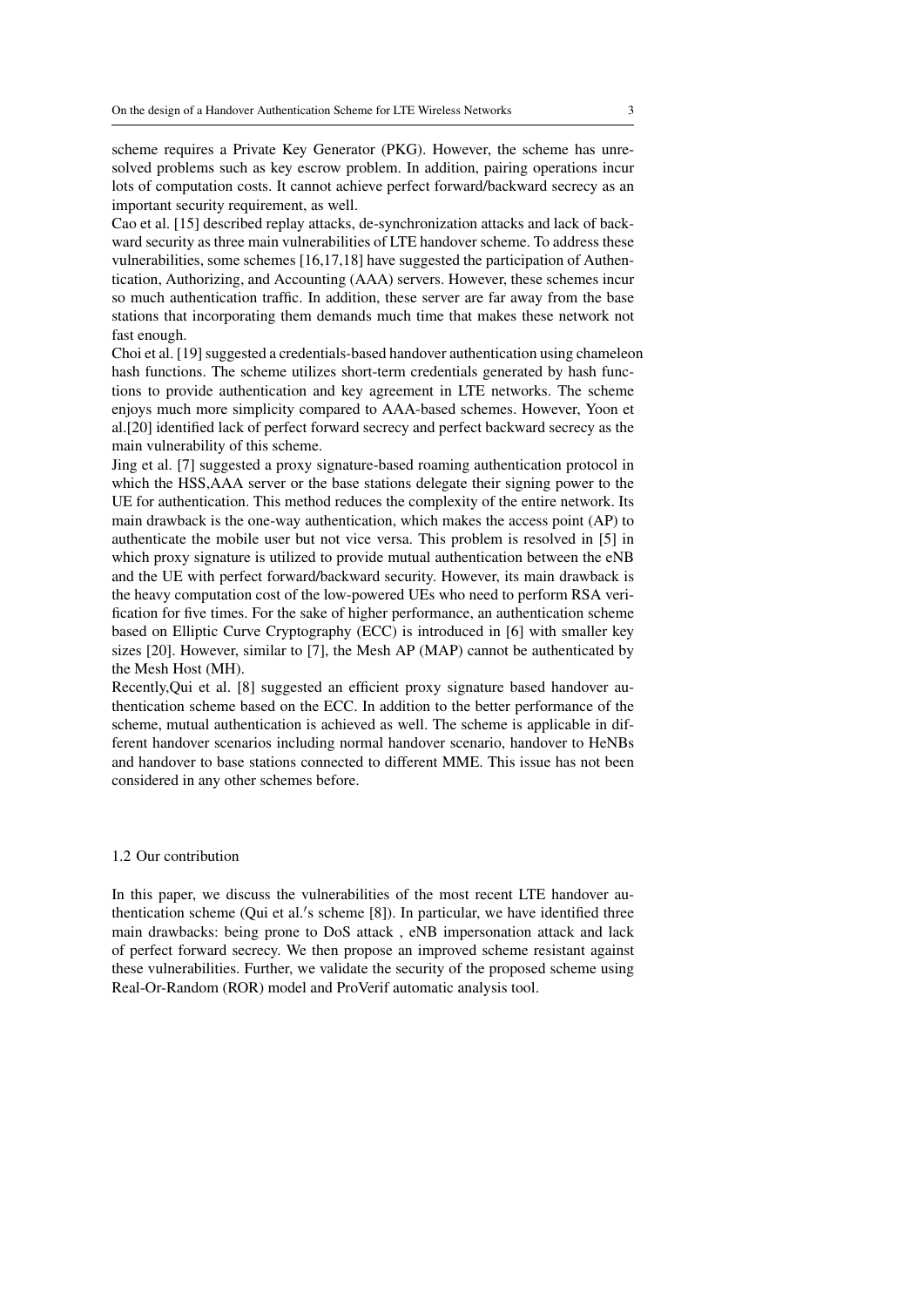# 1.3 Organization of the paper

The recently suggested Qui et al.'s roaming authentication protocol [8] and its vulnerabilities are discussed in section 2. In section 3, we propose our improved handover authentication scheme resistant against well-knows attacks. In section 4, we describe its security properties and performance analysis . Further, we discuss the formal security verification of the scheme using Real-Or-Random (ROR) model and ProVerif automatic analysis tool . Finally, a conclusion is given in section 5.

# 2 Review of Qui et al.'s scheme

The Qui et al.'s scheme utilizes the proxy signature concept first introduced by Mambo et al. [21]. According to Table 1, a cyclic group C is selected for the Elliptic Curve Cryptography (ECC) [22] which is public and known to everyone. It has a prime order p where  $|p| = 160$  bits. In this network, each party has a private/public key selected from C denoted by  $X_i$  and  $Y_i$  respectively, where  $Y_i = X_iG$ . The hash functions used in the scheme are denoted by  $h_1() : \{0,1\}^* \to \{0,1\}^n, h_2() : C \to \{0,1\}^n$ and  $h_3() : \{0,1\}^* \to Z_p^*$ . The scheme is consisted of two phases: attach phase and the handover phase. The attach phase occurs when a UE or base station first registers in the network. The handover phase describes the roaming process of the UE as it roams from one cell to another. In the following, we describe the attach phase and the handover phase of the Qui et al.'s ECC-based Proxy signature for Handover (EPH) scheme. The handover phase includes roaming to a base station associated to the same MME (normal handover phase) and to a base station associated to a different MME. For more information about different kinds of handover refer to [8].

Table 1 The notations of Qui et al.'s scheme

| <b>Notations</b> | <b>Description</b>                                  |  |  |
|------------------|-----------------------------------------------------|--|--|
|                  | Cyclic group of ECC                                 |  |  |
| P                | Prime order of group C, $ p  = 160$ bits            |  |  |
| $X_i$            | Private key of party i                              |  |  |
| $Y_i = X_i G$    | Public key of party i                               |  |  |
| $h_1()$          | Hash function $h_1() : \{0,1\}^* \to \{0,1\}^n$     |  |  |
| $h_2()$          | Hash function $h_2() : C \rightarrow \{0,1\}^n$     |  |  |
| hal              | Hash function $h_3() : \{0,1\}^* \rightarrow Z_n^*$ |  |  |

#### 2.1 Attach phase

In this phase, eNBs/HeNBs, MMEs and HSS are connected to each other by wired links. They authenticate each other and establish shared secret keys using accepted protocols such as Internet Protocol Security (IPsec) and Internet Key Exchange version 2 (IKEv2) protocols. In addition, MME and HSS have a pre-shared secret key  $K_{MH}$  to communicate with each other. This phase is consisted of the following steps: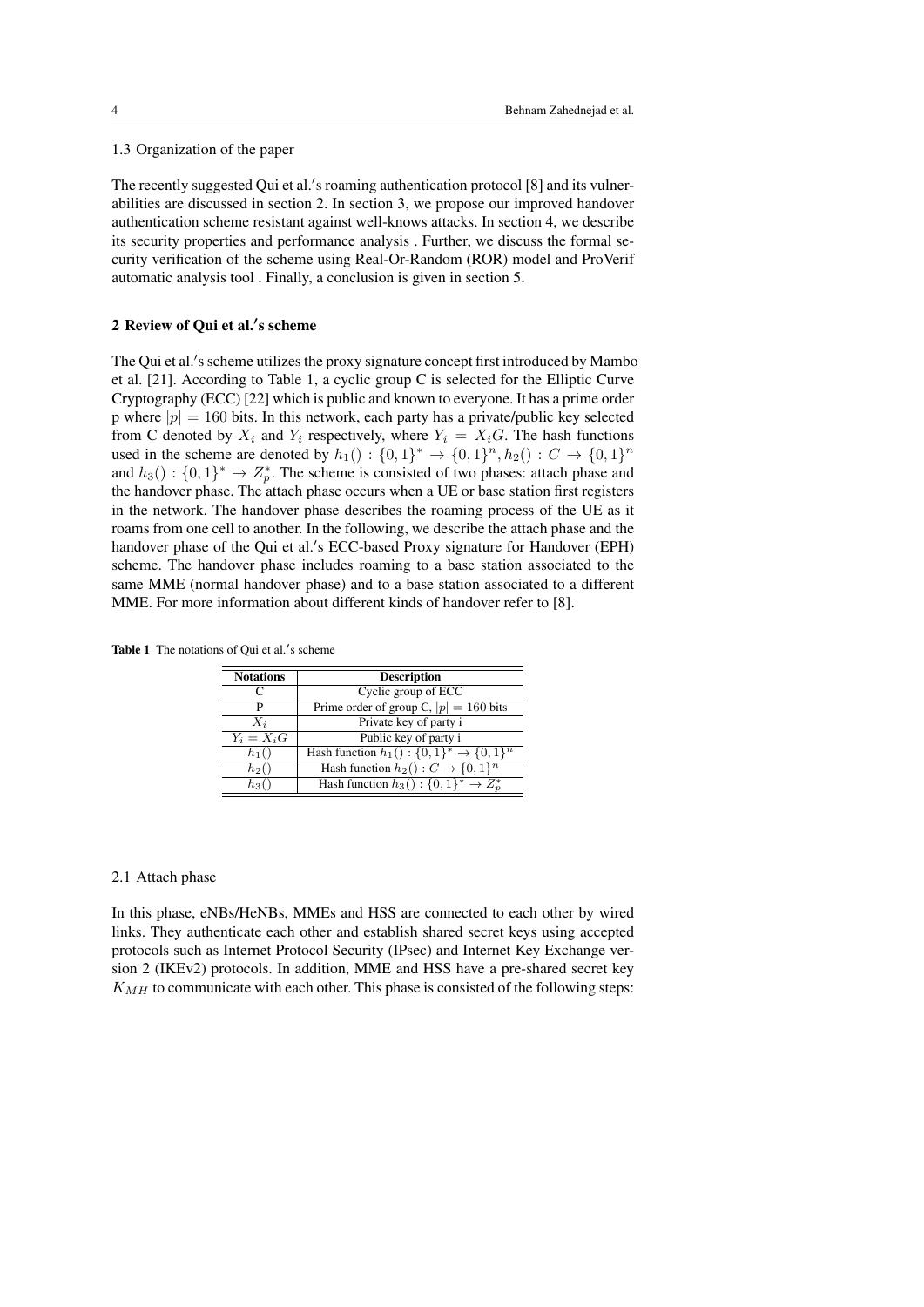- 1. Similar to EPS-AKA scheme [23], the attach phase is initiated by the UE who first sends the MME its attach request containing its International Mobile Subscriber Identity (IMSI) number encrypted by the public key of MME.
- 2. After receiving the attach request, the IMSI of the UE is forwarded to the HSS by MME as an attachment data request. This request is encrypted with  $K_{MH}$ .
- 3. After receiving the attachment data request by the HSS, it chooses a proxy warrant  $w_{UE}$  for the UE as the expiration time of the proxy keys. Upon the expiration of the warrant, a message is sent to the HSS to request a new warrant. Using the random number r ( $r \in Z_p^*$ ), the proxy keys of the UE ( $m_{UE}, \eta_{UE}$ ) are generated as follows:

$$
m_{UE} = rG \tag{1}
$$

$$
\eta_{UE} = X_{HSS}h_3(w_{UE}||h_2(m_{UE})) + r \tag{2}
$$

Then the authentication vectors (AVs) in addition to the set of  $(m_{UE}, \eta_{UE}, w_{UE})$ are sent to the MME. The AVs defined in [23] includes the authentication information such as authentication token (AUTN),  $K_{ASME}$  which are all encrypted with  $K_{MH}$ .

- 4. As MME receives the above messages, it decrypts them with  $K_{MH}$ . The UE is then authenticated as step 4 and step 5 of the  $EPS - AKA$ . The MME sends the AV included in the user authentication request to the UE who responds with the user authentication response. Upon equality of the random numbers of the request and the response, both MME and the UE make sure over the agreement on the  $K_{ASME}$ . Upon successful verification of the UE by the MME, the proxy keys  $(m_{UE}, \eta_{UE}, w_{UE})$  which are encrypted with the  $K_{ASME}$  will be forwarded to the UE.
- 5. As the UE decrypts the received message with the  $K_{ASME}$ , it checks the validity of the proxy keys using the following Equation:

$$
\eta_{UE}G = X_{HSS}h_3(w_{UE}||h_2(m_{UE}))G + rG =
$$
  
\n
$$
h_3(w_{UE}||h_2(m_{UE}))Y_{HSS} + m_{UE}
$$
\n(3)

If the above Equation does not hold, the UE sends an authentication reject message to the HSS to ask for new and valid proxy keys. Otherwise, its public and private keys are computed as follows:

$$
X_{UE} = \eta_{UE} \tag{4}
$$

$$
Y_{UE} = \eta_{UE} G \tag{5}
$$

In a similar fashion, the eNB receives the proxy tuple  $(m_{UE}, \eta_{UE}, w_{UE})$  from the HSS to compute its private  $X_{eNB}$  and public key  $Y_{eNB}$ .

#### 2.2 Normal handover phase

The normal handover phase occurs when an UE roams to a foreign eNB associated to the same MME as the current eNB. In this phase, the UE should perform the following steps (Figure 1):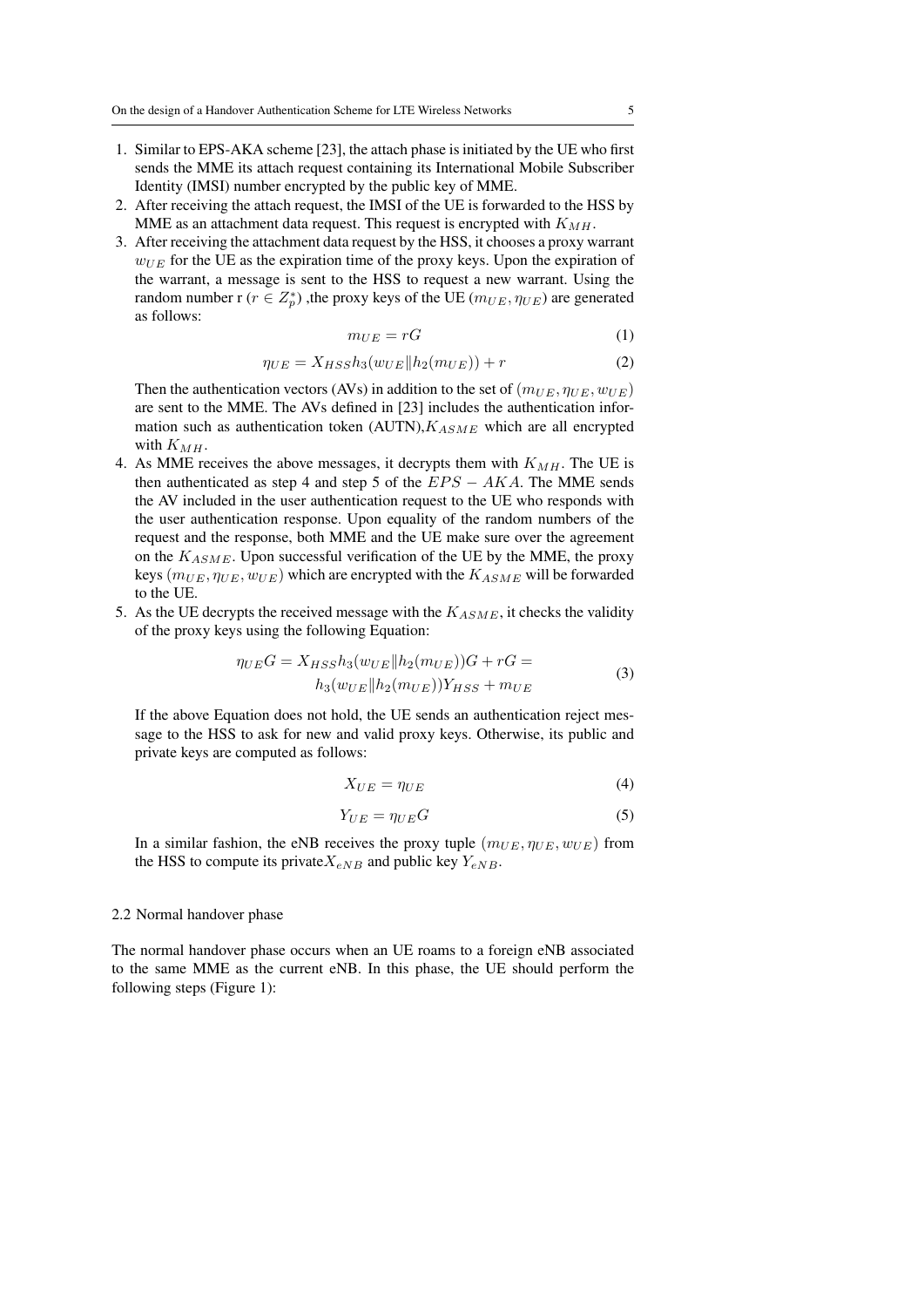- 1. In the first step, the UE tries to find nearby legitimate base stations. In this regard, it receives the list of public keys of the close eNBs from the current eNB. Or, upon roaming to a new MME, the list of legitimate base station are given by MME.
- 2. After finding the new legitimate base station, the UE generates its public key by multiplying a random number  $(r_{UE} \in Z_p^*)$  by the public key of the eNB. (Equation 6). In addition, it multiplies the random number  $r_{UE}$  by the generator G to get the public parameter  $(R_{UE})$ . Then it signs the above parameters using private key  $X_{UE}$  and the random number  $r_{UE}$  as Equation 8.

$$
PK_{UE} = r_{UE}Y_{eNB} \tag{6}
$$

$$
R_{UE} = r_{UE}G\tag{7}
$$

$$
s_{UE} = X_{UE} - r_{UE}h_3(h_2(PK_{UE})||h_2(R_{UE})||h_1(I_{UE}))
$$
\n(8)

Here,  $I_{UE}$  contains the necessary information such as temporary ID, Global Unique Temporary Identity (GUTI) and the security capabilities of the UE including the ciphering and integrity algorithms applied by the UE. Then the set of parameters  $(R_{UE}, s_{UE}, m_{UE}, w_{UE}, Y_{UE}, I_{UE})$  are sent to the visited eNB.

3. After receiving the UE's request  $(R_{UE}, s_{UE}, m_{UE}, w_{UE}, Y_{UE}, I_{UE})$ , the eNB checks the validity of the proxy keys by checking their expiration time  $w_{UE}$ . The mechanism of verifying valid proxy keys are explained in section 2-1. After receiving valid proxy keys, the eNB computes the public key  $PK_{UE}$  according to Equation 9 . In addition, it checks the integrity of the received messages by verifying the signature  $s_{UE}$  according to Equation 10.

$$
PK_{UE} = r_{UE}Y_{eNB} = R_{UE}X_{eNB}
$$
\n<sup>(9)</sup>

$$
s_{UE}G + R_{UE}h_3(h_2(PK_{UE})||h_2(R_{UE})||h_1(I_{UE})) =
$$
\n
$$
K = G + \left(\frac{1}{2} \left(1 + \frac{1}{2}\right) \right) \left(1 + \frac{1}{2}\right) \left(1 + \frac{1}{2}\right) \left(1 + \frac{1}{2}\right) \left(1 + \frac{1}{2}\right) \left(1 + \frac{1}{2}\right) \left(1 + \frac{1}{2}\right) \left(1 + \frac{1}{2}\right) \left(1 + \frac{1}{2}\right) \left(1 + \frac{1}{2}\right) \left(1 + \frac{1}{2}\right) \left(1 + \frac{1}{2}\right) \left(1 + \frac{1}{2}\right) \left(1 + \frac{1}{2}\right) \left(1 + \frac{1}{2}\right) \left(1 + \frac{1}{2}\right) \left(1 + \frac{1}{2}\right) \left(1 + \frac{1}{2}\right) \left(1 + \frac{1}{2}\right) \left(1 + \frac{1}{2}\right) \left(1 + \frac{1}{2}\right) \left(1 + \frac{1}{2}\right) \left(1 + \frac{1}{2}\right) \left(1 + \frac{1}{2}\right) \left(1 + \frac{1}{2}\right) \left(1 + \frac{1}{2}\right) \left(1 + \frac{1}{2}\right) \left(1 + \frac{1}{2}\right) \left(1 + \frac{1}{2}\right) \left(1 + \frac{1}{2}\right) \left(1 + \frac{1}{2}\right) \left(1 + \frac{1}{2}\right) \left(1 + \frac{1}{2}\right) \left(1 + \frac{1}{2}\right) \left(1 + \frac{1}{2}\right) \left(1 + \frac{1}{2}\right) \left(1 + \frac{1}{2}\right) \left(1 + \frac{1}{2}\right) \left(1 + \frac{1}{2}\right) \left(1 + \frac{1}{2}\right) \left(1 + \frac{1}{2}\right) \left(1 + \frac{1}{2}\right) \left(1 + \frac{1}{2}\right) \left(1 + \frac{1}{2}\right) \left(1 + \frac{1}{2}\right) \left(1 + \frac{1}{2}\right) \left(1 + \frac{1}{2}\right) \left(1 + \frac{1}{2}\right) \left(1 + \frac{1}{2}\right) \left(1 + \frac{1
$$

$$
X_{UE}G = h_3(w_{UE}||h_2(m_{UE}))Y_{HSS} + m_{UE}
$$

4. Upon successful authentication of the UE, the eNB generates a new random number  $r'$  and computes  $R'$  and session key K as follows:

$$
R' = r'G \tag{11}
$$

$$
K = r' R_{UE} \tag{12}
$$

In addition, another random number  $r_{eNB} (\in \mathbb{Z}_p^*)$  is chosen to compute the signature  $s_{eNB}$  as follows:

$$
PK_{eNB} = r_{eNB}Y_{UE}
$$
\n<sup>(13)</sup>

$$
R_{eNB} = r_{eNB}G \tag{14}
$$

$$
s_{eNB} = X_{eNB} - r_{eNB}h_3(h_2(PK_{eNB})||h_2(R_{eNB})||h_2(R')||h_1(I_{eNB}))
$$
 (15)

Here,  $I_{eNB}$  denotes necessary information such as selected encryption algorithms. In addition,  $w_{eNB}$  defines the expiration times of the proxy keys chosen by the HSS. eNB then sends the set of messages  $(R_{eNB}, s_{eNB}, m_{eNB}, w_{eNB}, R', I_{eNB})$ to the UE.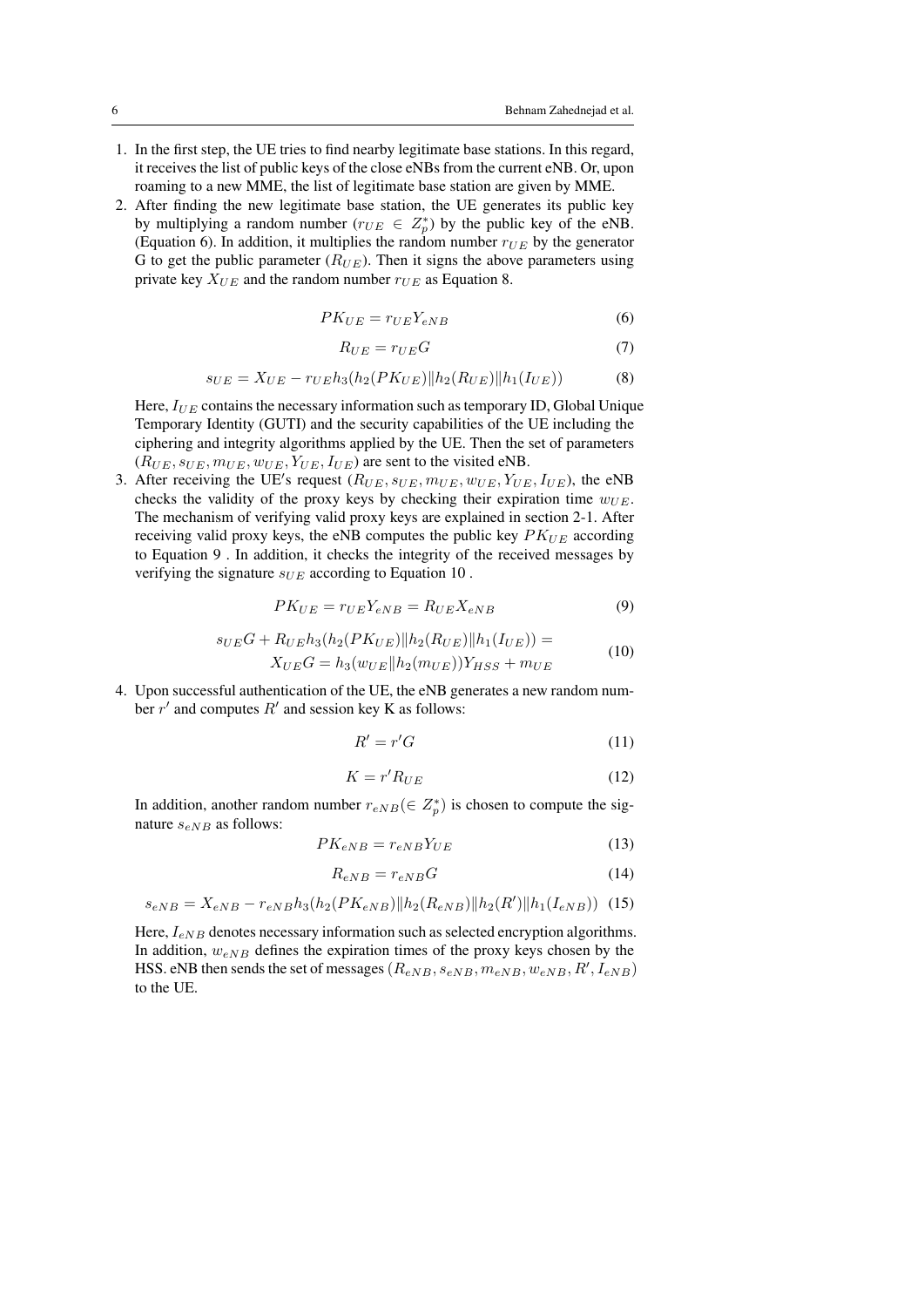

Fig. 1 Normal handover phase of the Qui et al.'s scheme

5. Upon receiving the messages  $(R_{eNB}, s_{eNB}, m_{eNB}, w_{eNB}, R', I_{eNB})$  the UE first checks the validity of the proxy keys using  $w_{eNB}$ . Upon their validity, the UE computes  $PK_{eNB}$  using Equation 14. For the authentication of the eNB, the UE checks if Equation 15 holds. Otherwise, the UE looks for a new legitimate eNB.Upon successful authentication of the UE, the session key K is computed as follows:

$$
K = r_{UE}R' \tag{16}
$$

The UE sends the eNB the message  $(h_1(h_2(K) || (h_2(PK_{UE}) || h_2(R_{UE})))$  as a session key confirmation message.

6. Upon receiving the above message by the eNB, it computes the value of  $(h_1(h_2(K)))$  $\|(h_2(PK_{UE})\|h_2(R_{UE}))\|$  by itself to see if it is equal to the received message. If they are equal, the authentication process is over and a message is sent to the MME showing the establishment of the connection.

# 2.3 Handover to a base station associated with other MME

After connecting to a base station associated with other MME than the one associated to the current base station, the two MMEs need a handover authentication protocol as well. This protocol is performed between step 3 and 4 of the normal handover phase. Upon connecting to a HeNB, the legitimacy of the UE is checked after the completion of handover authentication protocol between the MMEs. The main steps of this phase include:

- 1. The target base station sends its own MME the essential information such as UEs GUTI and target MME ID (GUMMEI).
- 2. The MME checks GUTI and GUMMEI of the current MME to send an identification request to it.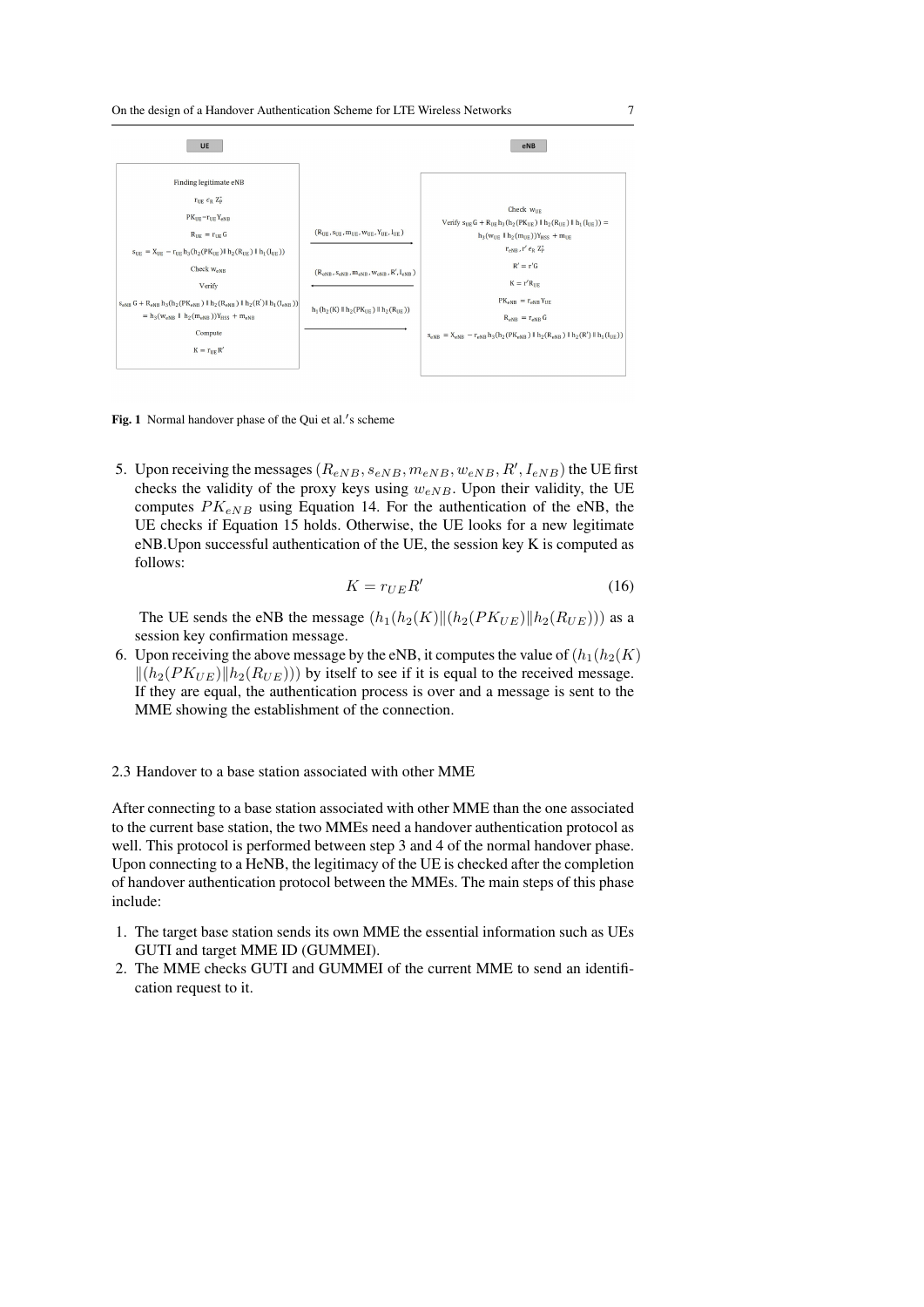



Fig. 2 DoS attack against Qui et al.'s handover scheme

- 3. As a response to this request, the current MME sends an identification response message containing  $UE's$  information such as its IMSI number, network capability, etc.
- 4. After receiving the identification response by the target MME, it sends a handover request ACK to the target base station.

After completing the above steps, the target base station goes to the step 4 of the normal handover phase.

# 2.4 Vulnerabilities of Qui et al.'s scheme

Although the Qui et al.'s proxy-based scheme enjoys certain security and efficiency advantages such as mutual authentication, unforgeability and less computation and communication costs compared to the previous scheme, but the normal handover phase of the scheme suffers serious vulnerabilities such as being prone to DoS attack, impersonation of the eNB to the UE and lack of perfect forward secrecy. In the following, we discuss each of them in detail:

## *2.4.1 Being prone to the DoS attack*

As shown in Figure 2, during each expiration time of the proxy keys denoted by  $w_{UE}$ , the adversary is able to replay the same authentication requests of the UE to the eNB. As a result of receiving so much authentication requests sent by the adversary, the eNB is unable to handle them all simultaneously. Thus, the availability of the eNB comes into danger.

# *2.4.2 Impersonation of the eNB to the UE*

As shown in Figure 3, the adversary is able to impersonate a legal eNB to the UE. In this regard, it suffices for the attacker to replay the messages  $(R_{eNB}, s_{eNB}, m_{eNB})$ ,  $w_{eNB}$ ,  $R', I_{eNB}$ ) as a response to the authentication requests of the UE during each expiration time of the proxy keys denoted by  $w_{eNB}$ . This is due to the fact that these parameters are not session-specific and may be easily replayed by the adversary.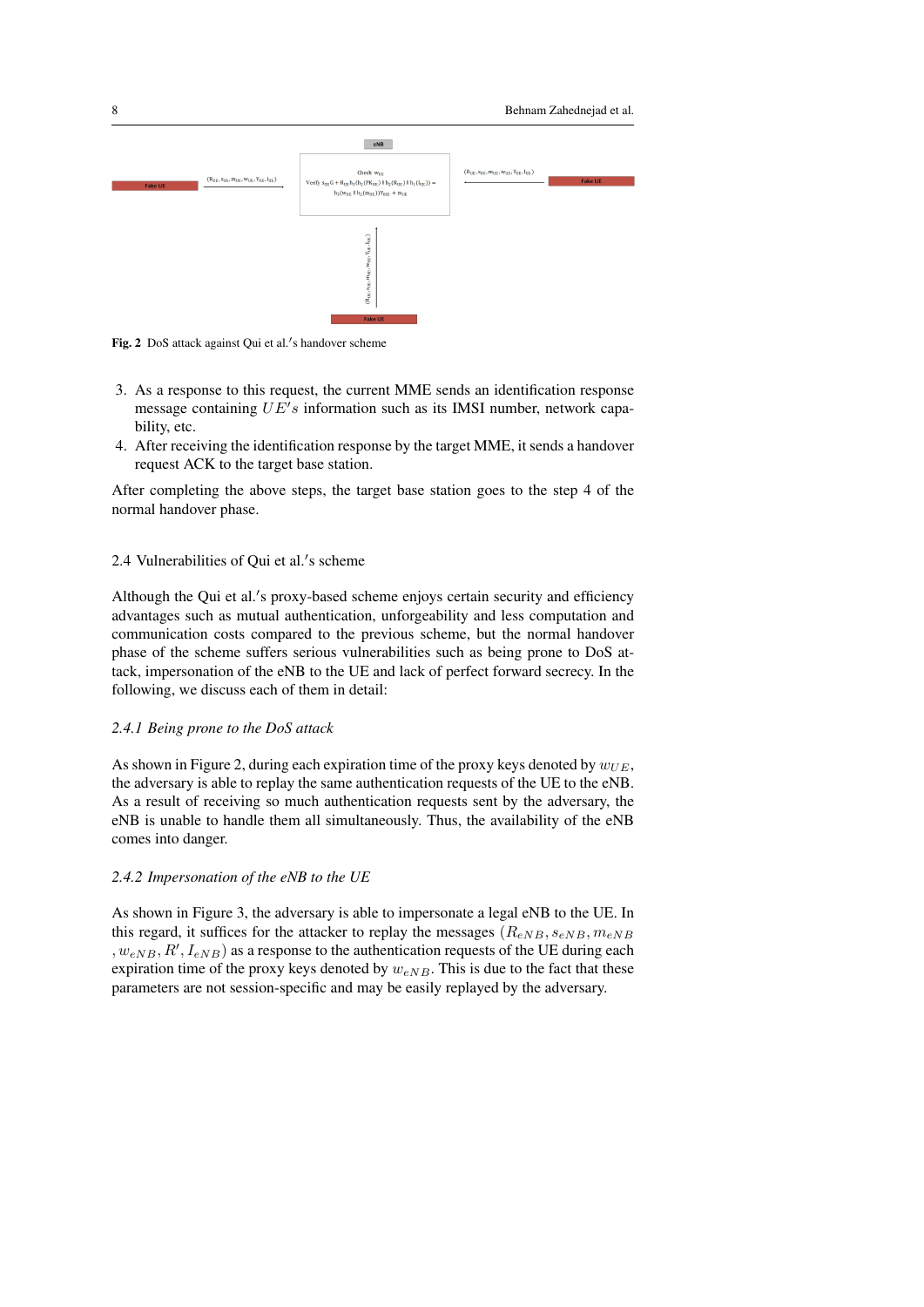#### *2.4.3 Lack of perfect forward secrecy*

Perfect Forward Secrecy (PFS) is an important security requirement of cryptography protocols. Any security protocol that provides perfect forward secrecy should prevent the adversary to learn previous session keys, when the long term secret key is compromised. However, the Qui et al.'s scheme fails to provide PFS. According to Equation (8), once the secret key  $X_{UE}$  is compromised, the attacker is able to obtain the secret parameter  $r_{UE}$  by some simple algebra  $(r_{UE} = \frac{s_{UE} + X_{UE}}{h_3(h_2(PK_{UE})||h_2(R_{UE})||h_1(I_{UE})})$ . Then, the session key (K) can be easily computed according to Equation (16).

#### 3 Our proposed scheme

In this section, we propose our improved authentication scheme that is resistant against above-mentioned attacks. In the following, we describe the different phases of our improved handover scheme:

#### 3.1 Attach phase

In the attach phase, wired links are used to establish connection between eNBs/HeNBs, MMEs and HSS . Widely used protocols such as Internet Protocol Security (IPsec) and Internet Key Exchange version 2 (IKEv2) protocols are adopted to authenticate these parties together and establish shared keys between them. The MME and HSS have a common pre-shared secret key  $K_{MH}$ . The following steps should be taken in this phase:

- 1. The UE first sends the attach request to the MME that includes its encrypted International Mobile Subscriber Identity (IMSI) number by the public key of MME.
- 2. The MME encrypts this message with the pre-shared key  $K_{MH}$  and sends this encrypted message to the HSS as an attachment data request.
- 3. The HSS receives the attachment data request and generates the proxy keys of the UE with the expiration time defined by the proxy warrant  $w_{UE}$ . After choosing a random number r ( $r \in Z_p^*$ ), it computes the proxy keys (( $m_{UE}, \eta_{UE}$ )) of the UE:

$$
m_{UE} = rG \tag{17}
$$

$$
\eta_{UE} = X_{HSS} h_3(w_{UE} || h_2(m_{UE})) + r \tag{18}
$$

The HSS sends the authentication vector (AVs) [23] and the messages ( $m_{UE}$ ,  $\eta_{UE}$ ,  $w_{UE}$ ) to the MME. The AVs consists of the authentication token (AUTN) and  $K_{ASME}$  encrypted under  $K_{MH}$ .

4. The MME decrypts the received message of the HSS with  $K_{MH}$ . Following the same procedure to the step 4 and 5 of the EPS-AKA, the UE is authenticated. The MME forwards the AV to the UE who replies the user authentication response. If the random numbers of the request and response are equal, the MME and UE agree on  $K_{ASME}$ . If the MME verifies the UE successfully, the encrypted proxy keys  $(m_{UE}, \eta_{UE}, w_{UE})$  are encrypted by  $K_{ASME}$  and sent to the UE.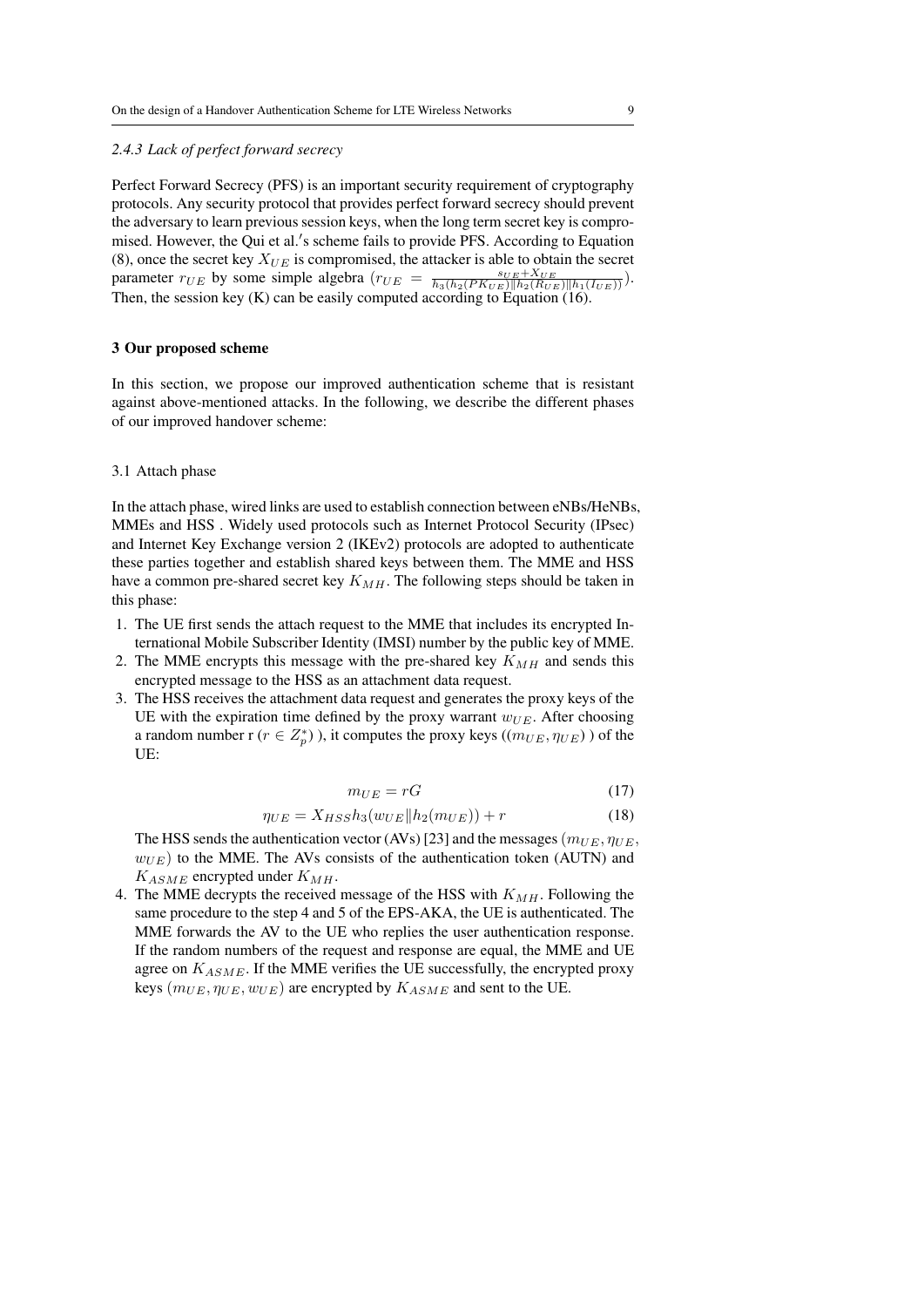

Fig. 3 eNB impersonation attack against Qui et al.'s scheme

5. The UE receives the message of MME and decrypts it with  $K_{ASME}$ . The proxy keys are validated as follows:

$$
\eta_{UE}G = X_{HSS}h_3(w_{UE}||h_2(m_{UE}))G + rG =
$$
  
\n
$$
h_3(w_{UE}||h_2(m_{UE}))Y_{HSS} + m_{UE}
$$
\n(19)

If Equation (19) holds, the private  $X_{UE}$  and public key  $Y_{UE}$  of the UE are calculated according to Equation (17-18). Otherwise, an authentication reject message is sent to the HSS to ask a new proxy keys.

Similarly, the eNB computes its private  $X_{eNB}$  and public key  $Y_{eNB}$  after receiving the proxy tuple from HSS.

#### 3.2 Normal handover phase

The normal handover phase happens if the UE roams to a base station that is connected to the same MME as the current base station. The UE and the base station authenticate each other by performing the following steps:

- 1. As the first step, the UE looks for close base stations. It receives their public keys from the current base station. The public keys may be received from MME, if it roams to a new MME.
- 2. After the recognition of the new base station, the UE's public key is computed as the multiplication of a random number  $(r_{UE} \in Z_p^*)$  with the eNB 's public key.(Equation 20)

The UE creates another random number  $(r' \in Z_p^*)$ . The random numbers  $r_{UE}$ ,  $r'_{UE}$ are multiplied with the generator G to establish the public parameters  $R_{UE}$ ,  $R_{UE}'$ respectively (Equation 21).Then it signs the public parameters with the current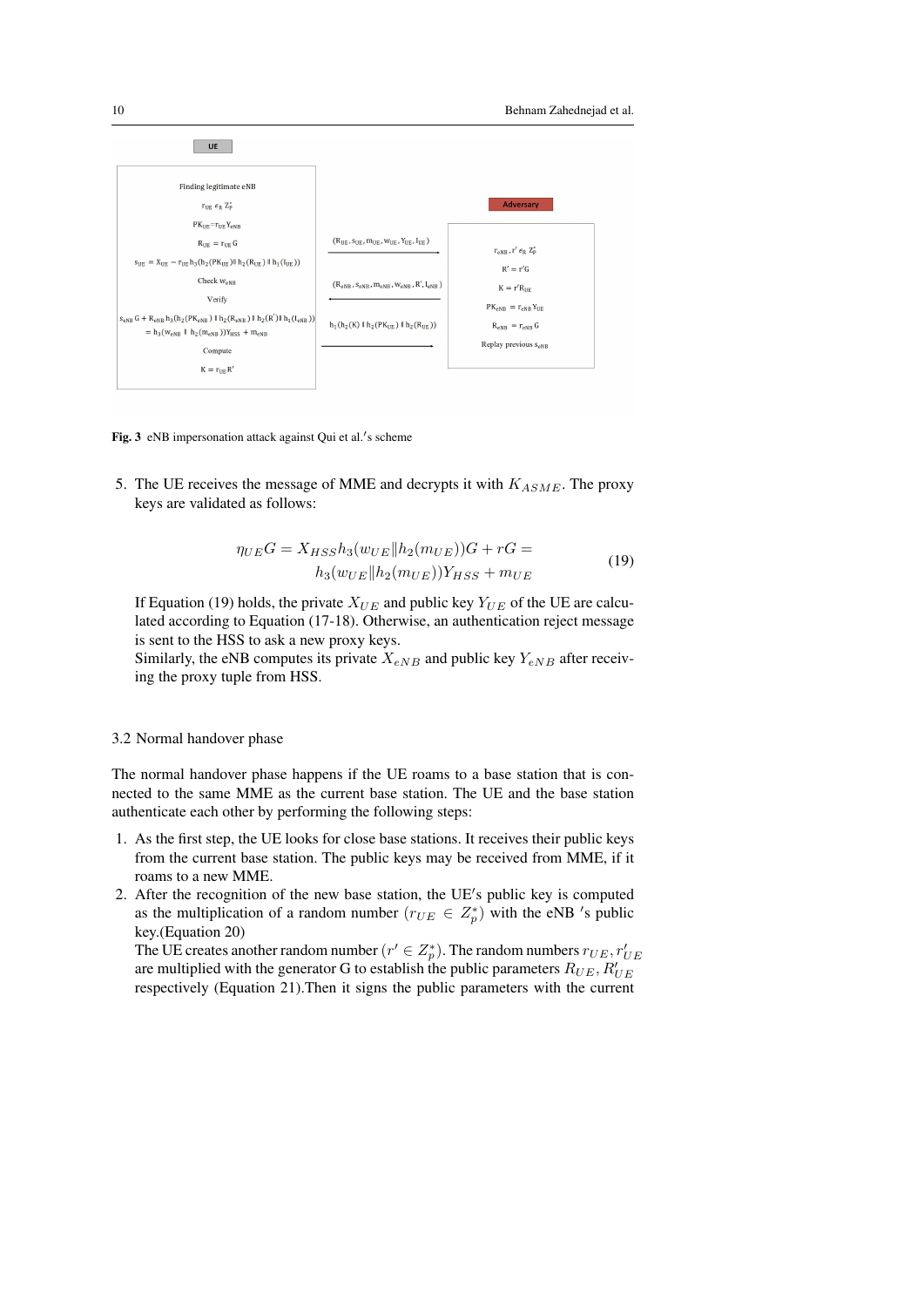time-stamp  $t_1$  multiplied by the random number  $r_{UE}$  using the private key  $X_{UE}$ (Equation 22).

$$
PK_{UE} = r_{UE}Y_{eNB} \tag{20}
$$

$$
R_{UE} = r_{UE}G, R'_{UE} = r'_{UE}G
$$
\n
$$
(21)
$$

$$
s_{UE} = X_{UE} - r_{UE}h_3(h_2(PK_{UE})||h_2(R_{UE})||h_2(R'_{UE})||h_1(I_{UE})||t_1)
$$
 (22)

 $I_{UE}$  includes the information such as temporary ID, Global Unique Temporary Identity (GUTI) and the security capabilities of the UE like the ciphering and integrity algorithms of the UE. Then, the message

 $(R_{UE}, R_{UE}', s_{UE}, m_{UE}, w_{UE}, Y_{UE}, I_{UE}, t_1)$  is sent to the visited eNB.

3. After receiving the request of the UE,  $(R_{UE}, R_{UE}', s_{UE}, m_{UE}, w_{UE}, Y_{UE}, I_{UE}$ ,  $t_1$ ), the expiration time  $w_{UE}$  of the proxy keys are checked by the eNB as explained in section 2-1. The eNB calculates the public key  $PK_{UE}$  according to Equation 23. Then, it checks if time-stamp  $t_1$  does not exceed an allowable interval  $\Delta T$ . In addition, the signature  $s_{UE}$  is verified according to Equation 24 .

$$
PK_{UE} = r_{UE}Y_{eNB} = R_{UE}X_{eNB}
$$
\n
$$
(23)
$$

$$
s_{UE}G + R_{UE}h_3(h_2(PK_{UE})||h_2(R_{UE})||h_2(R'_{UE})||h_1(I_{UE}||t_1) = (24)
$$

$$
X_{UE}G = h_3(w_{UE}||h_2(m_{UE}))Y_{HSS} + m_{UE}
$$

4. After the authentication of the UE, the eNB creates a new random number  $r'$  and the public parameter  $R'$ . Further, the session key K is calculated as follows:

$$
R' = r'G \tag{25}
$$

$$
K = r'R'_{UE} \tag{26}
$$

Then, it chooses another random number  $(r_{eNB} \in Z_p^*)$  to generate the signature  $s_{eNB}$ as follows:

$$
PK_{eNB} = r_{eNB}Y_{UE}
$$
\n<sup>(27)</sup>

$$
R_{eNB} = r_{eNB}G \tag{28}
$$

$$
s_{eNB} = X_{eNB} - r_{eNB}h_3(h_2(PK_{eNB})||h_2(R_{eNB})||h_2(R')||h_1(I_{eNB}))
$$
 (29)

Where,  $I_{eNB}$  contains information such as encryption algorithms and  $w_{eNB}$  denotes the expiration times of the proxy keys. Then eNB sends the messages  $(R_{eNB}, s_{eNB}, m_{eNB}, w_{eNB}, R', I_{eNB})$  to the UE.

5. After receiving the  $(R_{eNB}, s_{eNB}, m_{eNB}, w_{eNB}, R', I_{eNB})$  the UE checks the expiration time of the proxy keys  $w_{eNB}$ . If valid, the UE calculates the public key  $PK_{eNB}$  using Equation 30. If Equation 31 holds, the eNB is authenticated.

$$
PK_{eNB} = r_{eNB}Y_{UE} = R_{eNB}X_{UE}
$$
\n<sup>(30)</sup>

$$
s_{eNB}G + R_{eNB}h_3(h_2(PK_{eNB})||h_2(R_{eNB})||h_2(R')||h_1(I_{eNB}||R_{UE})
$$
  
=  $X_{eNB}G = h_3(w_{eNB}||h_2(m_{eNB}))Y_{HSS} + m_{eNB}$  (31)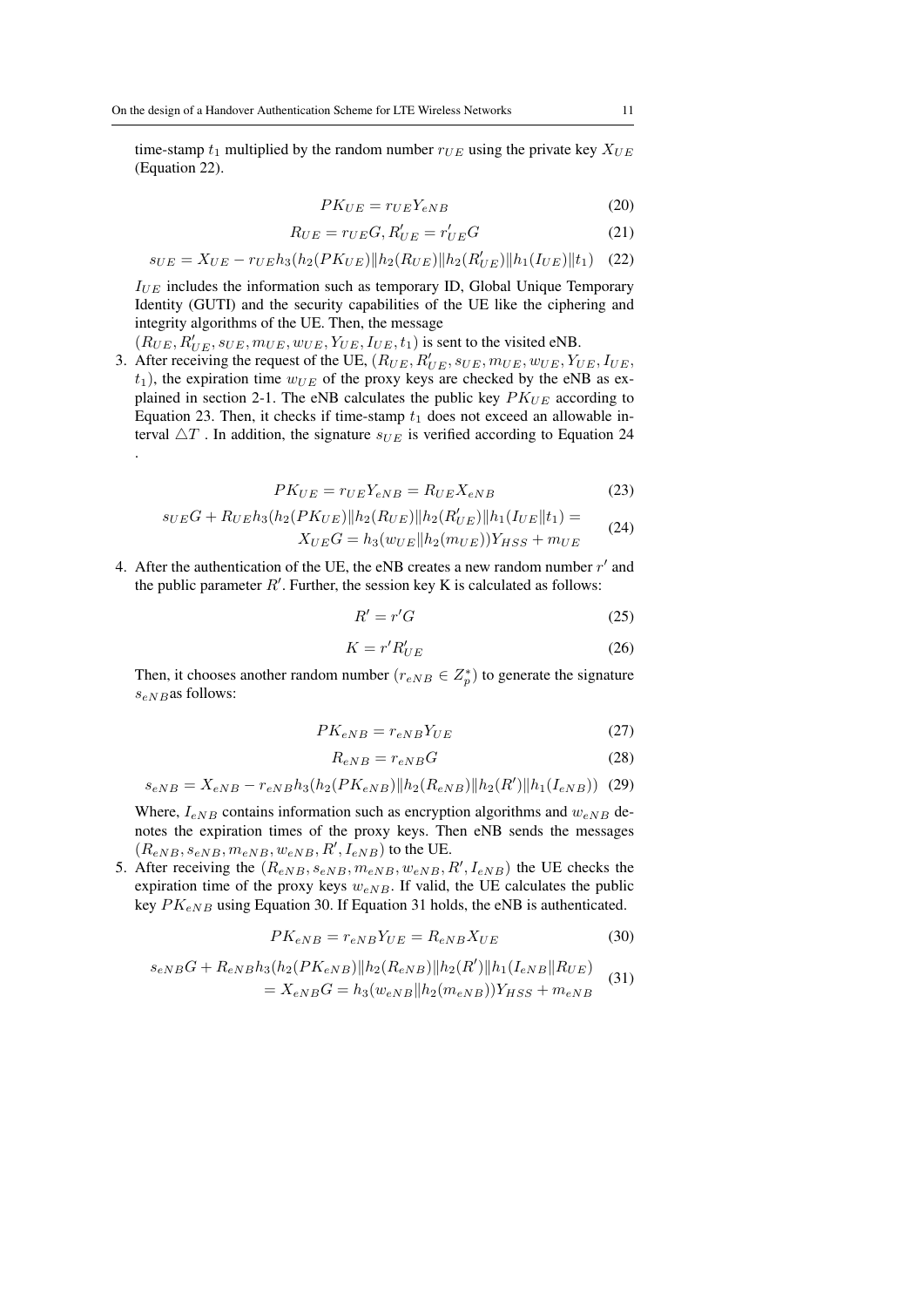12 Behnam Zahednejad et al.



Fig. 4 Our proposed normal handover phase scheme

If the UE is authenticated, the session key K is calculated as follows:

$$
K = r'R' \tag{32}
$$

The UE sends the message  $(h_1(h_2(K)||h_2(PK_{UE})||h_2(R_{UE}))$  as a session key acknowledgment message to the eNB.

6. After receiving the above message, the eNB calculates  $(h_1(h_2(K)||h_2(PK_{UE}))$  $|h_2(R_{UE}))$ ) and checks if it is equal to the received message. After the successful authentication, a message is sent to the MME representing the establishment of the connection.

#### 3.3 Handover to a base station associated with other MME

If the UE connects to a base station associated with a different MME than the one associated with the current base station, the MMEs perform a handover authentication protocol between the step 3 and 4 of the normal handover phase. If connected to a HeNB, the UE is authenticated after the handover authentication protocol between MMEs. The procedure of this protocol include:

- 1. The target base station sends information such as UE's GUTI and the ID of the MME (GUMMEI) to the associated MME.
- 2. The MME sends an identification request to the current MME after checking the GUTI and GUMMEI.
- 3. The current MME responds to this request with a message that conveys the UE's information like its IMSI number, network capacity, etc.
- 4. As the target MME receives the message of the current MME, it sends a handover request ACK to the target base station. If the above steps are finished, the target base station jumps to the step 4 of the normal handover phase.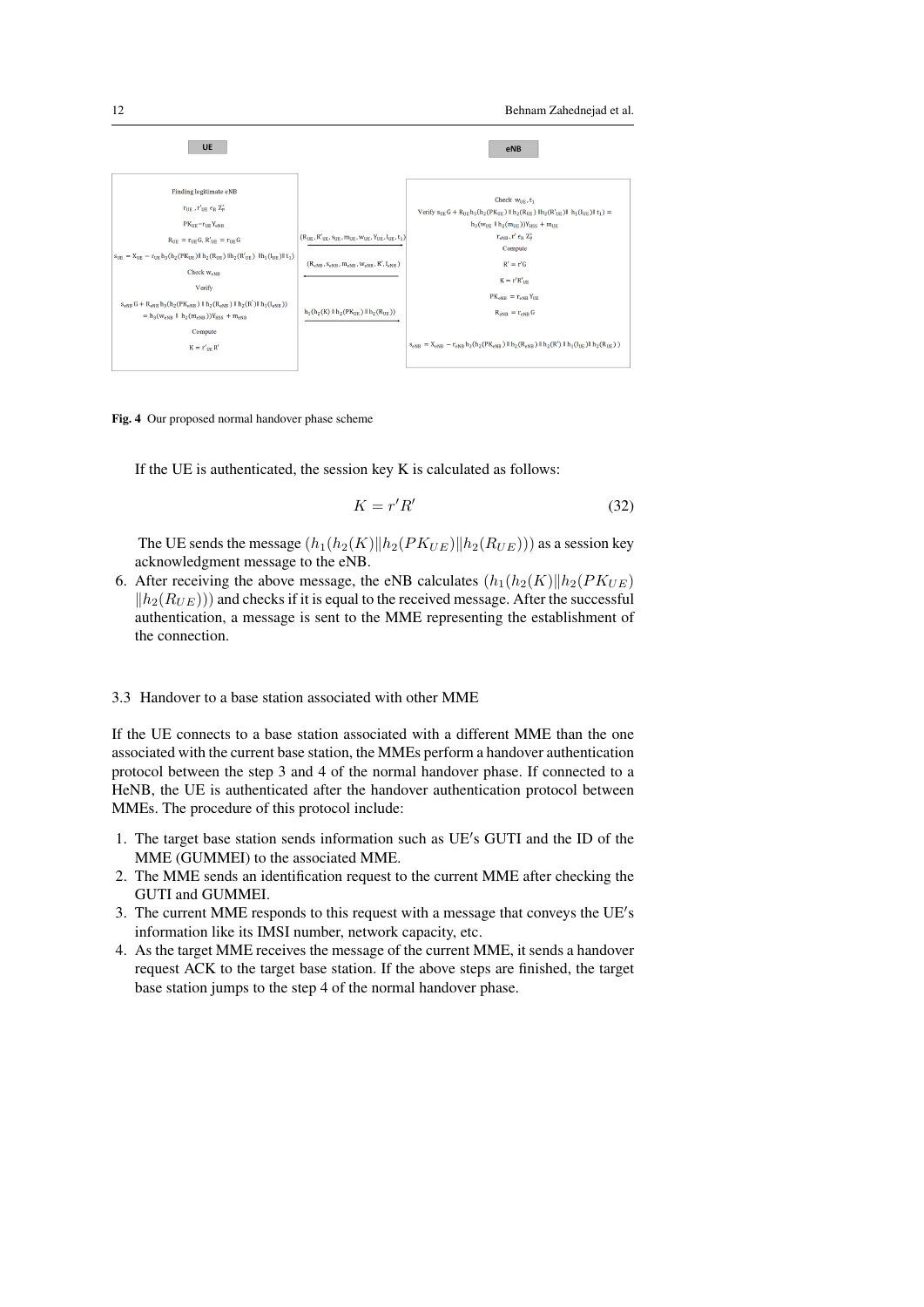#### 4 Security and performance analysis

In this section, we describe the security properties of the proposed scheme based on an active attacker who can alter, construct, decompose or inject any messages to any entities.Then, we evaluate the efficiency of the proposed scheme compared to other previous schemes. In addition, we analyze the security of the scheme using Real-Or-Random (ROR) model and ProVerif analysis tool

# 4.1 Security properties

The main security properties of the proposed scheme include:

- Strong unforgeability of the proxy signature algorithm. Based on the security of ECC, the proxy signatures can never be forged. Only the party who is given the signing keys can generate proxy signatures on messages.
- Mutual authentication of the UE and eNB. Due to the unforgeability of proxy signatures, no body can sign messages on behalf of legitimate eNB and UEs. Thus, both eNB and UEs authenticate each other by verifying the signatures of each others.
- Nonrepudiation of HSS over issuing the proxy keys to the UE or the eNB. As the proxy keys are generated by the private keys of the HSS, nobody can forge the same proxy keys except HSS. Thus, it cannot deny issuing the proxy keys.
- Resistance to man-in-the-middle attack. The attacker has no chance to get the agreed session key, as it is not sent in the messages. The value of  $R'$  is sent instead. In addition, the public key of the UE is sent along the messages.

The above properties have also been achieved in Qui et al.'s scheme [8]. The main advantages of our proposed scheme compared to Qui et al.'s scheme include:

- Resilience to DoS attack. Despite the Qui et al.'s scheme [8], our proposed scheme is resilient to DoS attack. In this regard, we exploited time-stamp in the user authentication request and sign it according to Equation 22. Thus, the eNB no longer accepts fake user authentication requests.
- Resistance to eNB impersonation attack. In our proposed scheme, the sessionspecific parameter  $R_{UE}$  is included in the eNB' s signature (Equation 29). As a result, the set of eNBs messages can no longer be replayed by the adversary to impersonate the eNB.
- Perfect forward secrecy. Despite the Qui et al's scheme [8], according to Equation (32), the session key of our proposed scheme is constructed by a different random number  $(r<sub>UE</sub>)$  than the random number used in the signature  $s<sub>UE</sub>$  (Equation 22). Thus, compromise of the long term key  $X_{UE}$  gives no chance to the attacker to obtain the session key K.

A brief security comparison of the proposed scheme with other similar schemes is shown in Table 2.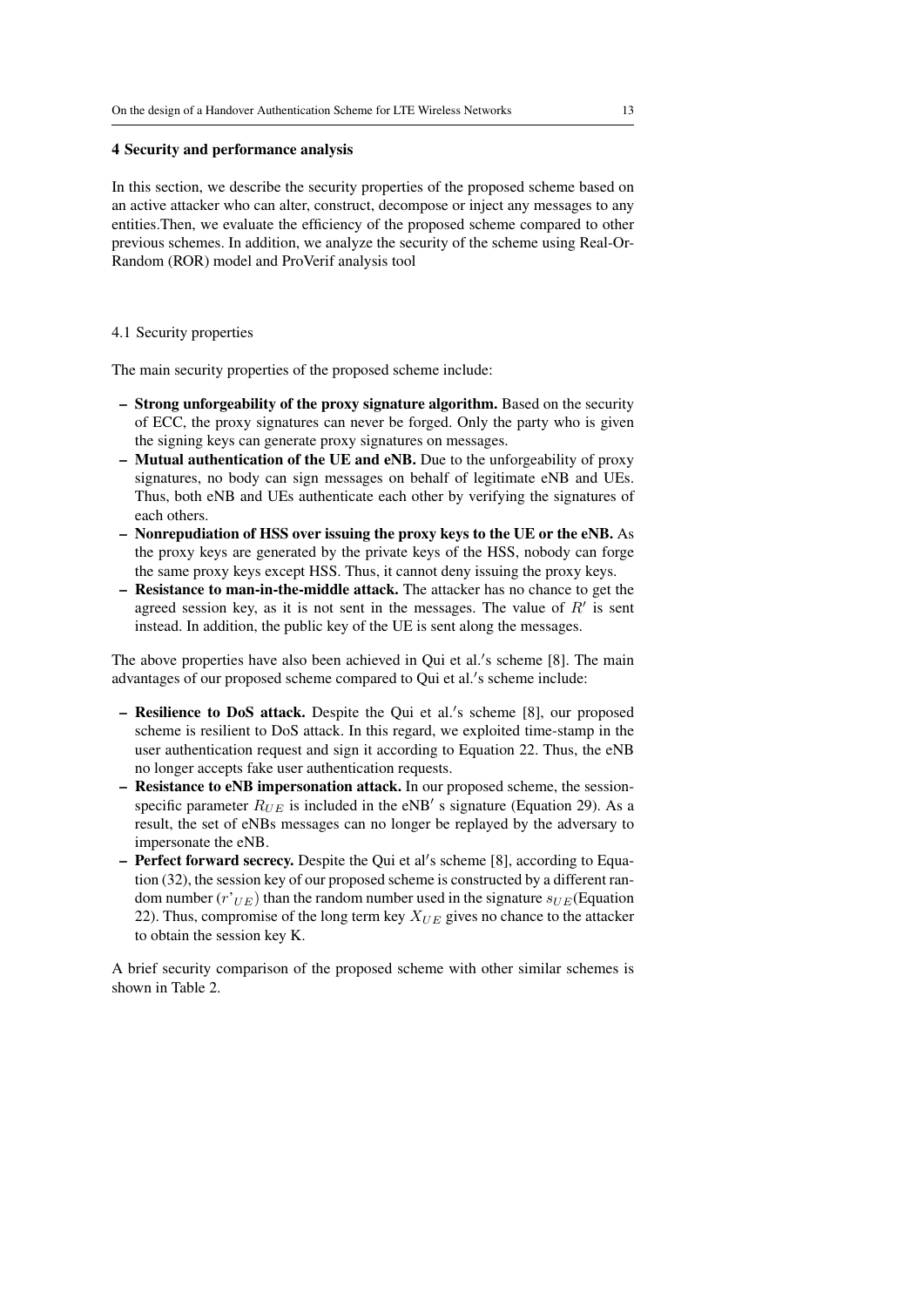| <b>Security properties</b>             | Qui et al.'s scheme | Our proposed scheme |
|----------------------------------------|---------------------|---------------------|
| Mutual authentication                  | Yes                 | Yes                 |
| Resilience to man-in-the middle attack | Yes                 | Yes                 |
| Resilience to DoS attack               | No                  | <b>Yes</b>          |
| Resistance to eNB impersonation attack | No                  | Yes                 |
| Achievement of perfect forward secrecy | No                  | Yes                 |

Table 2 Security comparison of our proposed scheme with Qui et al.'s scheme

#### 4.2 Performance analysis

In this section, we evaluate the performance of our proposed scheme based on the computation costs of the involved cryptography algorithms. In addition, it is compared with Qui et al.'s scheme [8] and Jing et al.'s scheme [7], Cao et al.'s scheme [15] which have similar architecture and handover scenario with ours. The UE and eNB are modeled as a Celeron 1.1 GHz processor and a Dual-Core 2.6 GHz processor respectively. The computation cost of each computation type is estimated using C/C++ OPENSSL library. The results are shown in Table 3. As shown in Table 4, our proposed scheme is much more efficient than Choi et al.'s and Cao et al.'s scheme. Although it is less efficient for only 1.5 ms compared to Qui et al.'s scheme.

Table 3 The computation cost of each operation for UE and eNB.

| <b>Computation type</b>             | <b>Symbol</b> | Cost of UE (ms) | Cost of eNB (ms) |
|-------------------------------------|---------------|-----------------|------------------|
| Modular exponentiation              |               |                 | 0.5              |
| RSA verification                    | $I_{RV}$      | 1.0             | 0.3              |
| Elliptic curve point multiplication | $T_M$         | 1.5             | 0.5              |
| Tate pairing                        |               | 38              |                  |

# Table 4 Computation cost of different schemes.

|       | Jing et al.'s scheme (ms) | Cao et al.'s scheme (ms) | Qui et al.'s scheme (ms) | Our proposed scheme (ms) |
|-------|---------------------------|--------------------------|--------------------------|--------------------------|
| UE    | $2T_M=3$                  | $5T_e + T_M = 10$        | $3T_M = 4.5$             | $4T_M=6$                 |
| eNB   | $6T_M=3$                  | $5T_e + T_M = 3$         | $3T_M = 1.5$             | $3T_M = 1.5$             |
| Total |                           |                          |                          |                          |

# 4.3 Formal security analysis using ROR model

In this section, we prove the session key (SK) security of the proposed scheme formally using the broadly-accepted Real-Or-Random (ROR) model [25]. The ROR model-based formal security has gained popularity among the researchers recently and it is applied in analyzing the formal security in many authentication protocols [25,26,27,28,29]. To prove the session key (SK) security of the proposed scheme, we first discuss briefly the ROR model and then the formal security proof in Theorem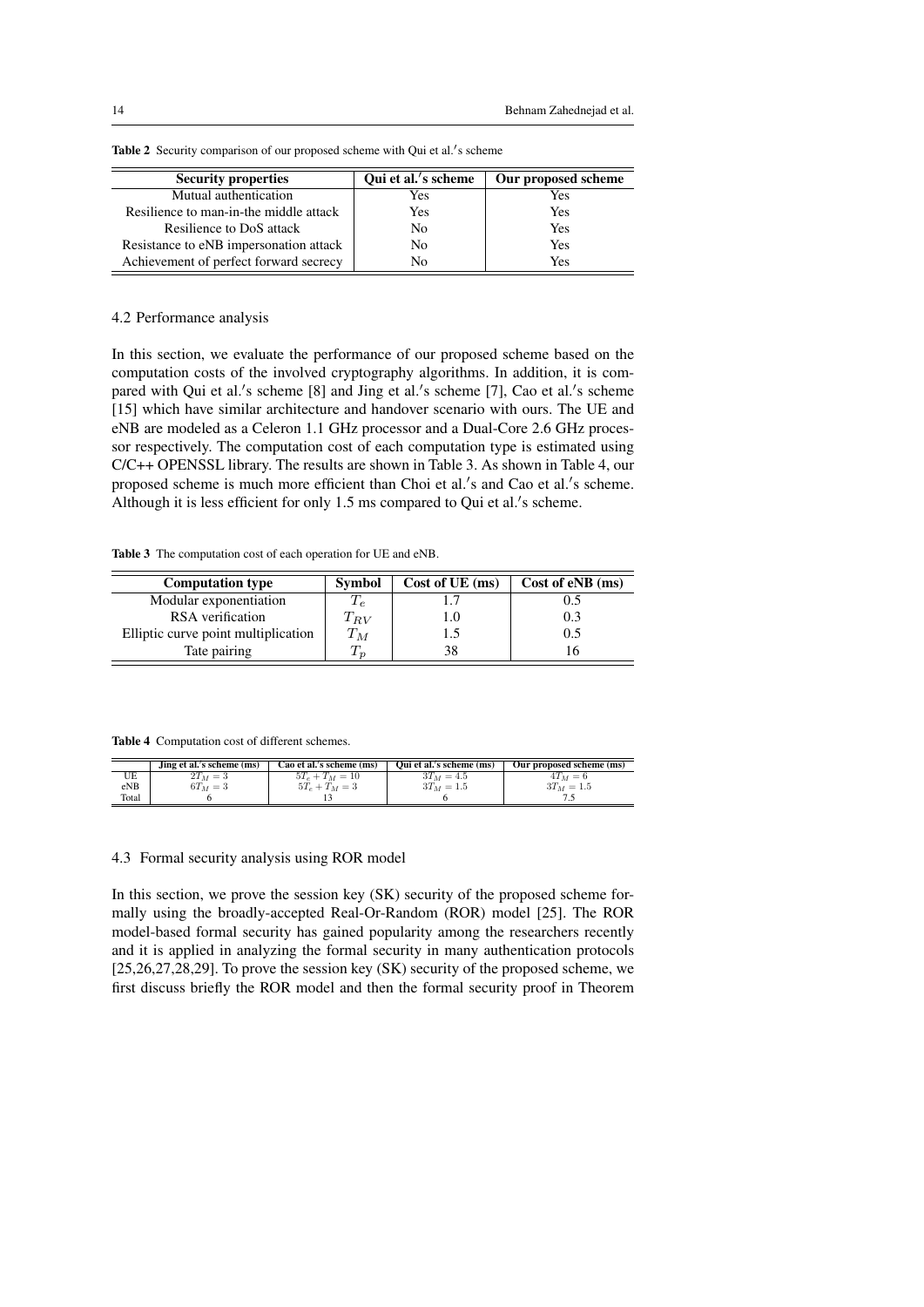1. We also define the following computational problems which are needed for the security analysis.

The formal definition of a one-way hash function  $h(\cdot)$  along with collision-resistant property [30], and also the elliptic curve computational problems are given below.

Definition 1 (Collision-resistant one-way hash function) A collision-resistant oneway hash function  $h: \{0,1\}^* \to \{0,1\}^n$  is a deterministic mathematical function that takes a variable length input and produces a fixed length output, say  $n$  bits. If  $Adv_{\mathcal{A}}^{HASH}(rt)$  denotes the advantage of an adversary  $\mathcal{A}'$ s finding a hash collision,

$$
Adv_{\mathcal{A}}^{HASH}(rt) = Pr[(i_1, i_2) \in_R \mathcal{A} : i_1 \neq i_2, h(i_1) = h(i_2)],
$$

where the probability of a random event X is  $Pr[X]$ , and the pair  $(i_1, i_2) \in_R \mathcal{A}$ indicates that the inputs  $i_1$  and  $i_2$  are randomly chosen by A. By an  $(\epsilon, rt)$ -adversary A attacking the collision resistance of  $h(.)$ , we mean that the run-time of A is at most *rt* and that  $Adv_{(A)}^{HASH}(rt) \leq \epsilon$ .

**Definition 2** (Elliptic curve discrete logarithm problem (ECDLP)) Let  $E_p(a, b)$ be an elliptic curve over a finite (Galois) field  $GF(p)$  and  $P \in E_p(a, b)$  be a point, where a and b are constants from  $Z_p = \{0, 1, 2, \dots, p-1\}$  such that  $4a^3 + 27b^2 \neq 0$ (mod  $p$ ) and  $p$  is prime. The elliptic curve discrete logarithm problem (ECDLP) is that given the points P and  $Q \in E_p(a, b)$ , where  $Q = d.P$ , the scalar multiplication of the point  $P$ , to find the discrete logarithm  $d$ .

Definition 3 (Elliptic curve decisional Diffie-Hellman problem (ECDDHP)) Let  $P \in E_p(a, b)$  be a point in  $E_p(a, b)$ . The ECDDHP states that given a quadruple (P,  $k_1.P, k_2.P, k_3.P$ , decide whether  $k_3 = k_1 k_2$  or a uniform random value, where  $k_1, k_2, k_3 \in Z_p^*, Z_p^* = \{1, 2, \cdots, p-1\}.$ 

Both ECDLP and ECDDHP are computationally infeasible if the prime  $p$  is large. To make ECDLP and ECDDHP intractable, p should be chosen at least 160-bit prime based on the bit security recommended by NIST [31].

### *4.3.1 ROR model*

Two entities, namely user equipment  $UE$  and  $eNodeB$  are involved in the proposed scheme during the normal handover procedure. We have the following components associated with the ROR model [24].

- **Participants.** Let  $\Pi_{UE}^x$  and  $\Pi_{eNodeB}^y$  denote the  $x^{th}$  and  $y^{th}$  instances of  $UE$ and  $eNodeB$ , respectively, which are also called the oracles.
- Accepted state. If an instance, say  $\Pi^x$  goes to an accept state after receiving the last expected protocol message, it will be in accepted state. If all the communicated (sent and received) messages by  $\Pi^x$  are concatenated in sequence, it forms the session identification (sid) of  $\Pi^x$  for the current session.
- **Partnering.** Two instances  $\Pi^x$  and  $\Pi^y$  are called partners to each other if the following three criteria are simultaneously fulfilled: 1) both  $\Pi^x$  and  $\Pi^y$  are in accepted state; 2) both  $\Pi^x$  and  $\Pi^y$  mutually authenticate each other and share the same sid; and 3) both  $\Pi^x$  and  $\Pi^y$  are mutual partners of each other.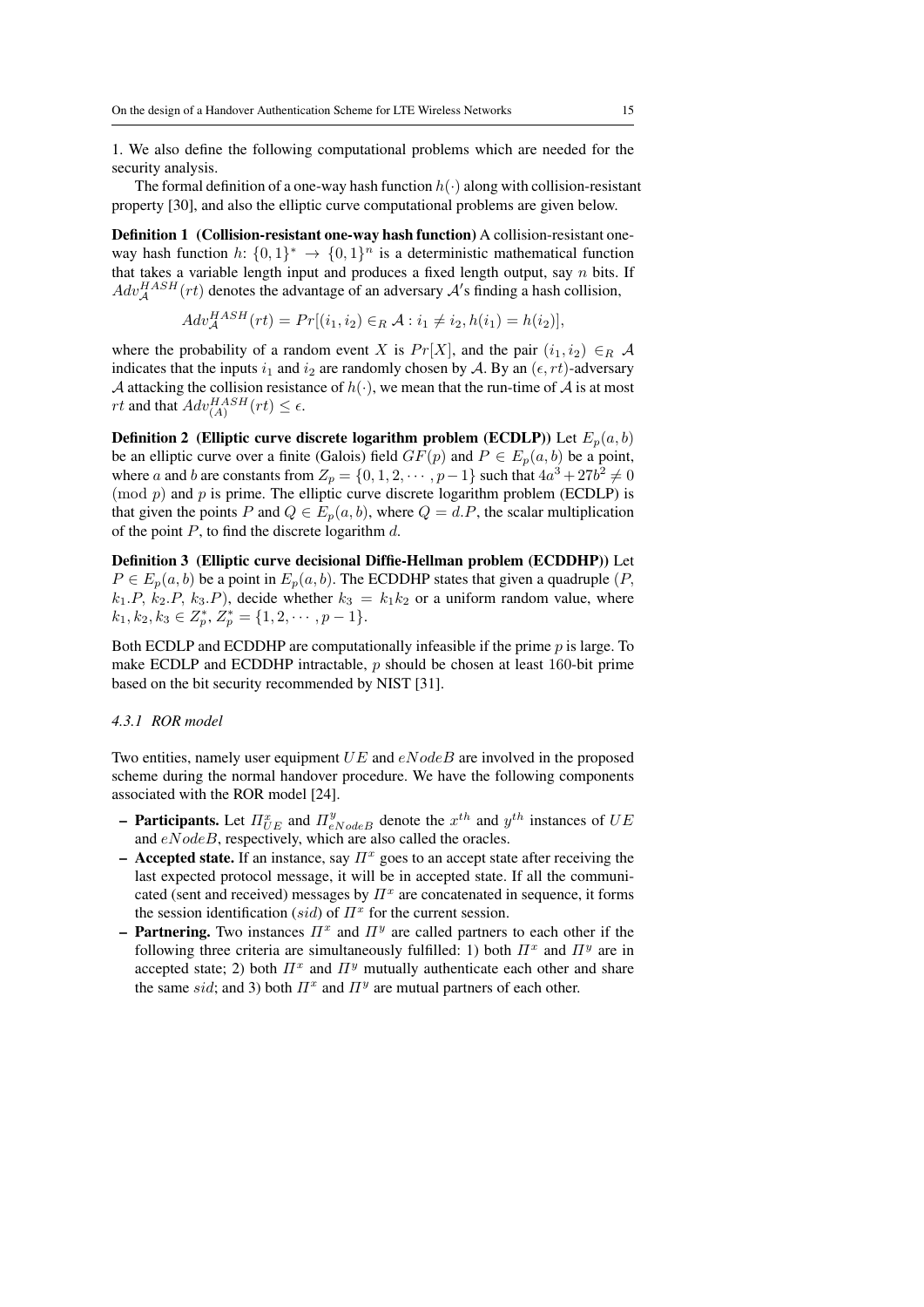- Freshness. If the session key K between  $UE$  and  $eNodeB$  is unknown to an adversary A using the following reveal oracle query  $Reveal(\Pi^x)$  defined below,  $\Pi_{Ui}^{x}$  or  $\Pi_{SNj}^{y}$  is said to be fresh.
- Adversary.  $\hat{A}$  is a polynomial-time adversary having full control over communication channels. The full control means that  $A$  can read/modify the exchanged messages as well as inject fabricated messages during the communication. In addition,  $A$  will have access to the following queries [32]:
	- $Execute(\Pi_{UE}^x, \Pi_{eNodeB}^y)$ : This query is modeled as a passive attack. Using this query,  $A$  can intercept the messages exchanged between any two instances of the corresponding participants UE and eNodeB.
	- $Reveal(\Pi^x)$ : A can compromise the present session key K established by  $\Pi^x$  (and its partner).
	- $Send(\Pi^x, msg)$ : This query is modeled an active attack, where a participant instance  $\Pi^x$  can transmit a message  $msg$  and also receive a response message.
	- $Test(\Pi^x)$ : This query is modeled for the security of the session key K. The semantic security of session key  $K$  between  $UE$  and  $eNodeB$  following the indistinguishability in the ROR model [29] is implemented with the help of this query. Before the game starts, an unbiased coin  $c$  is flipped whose output is only revealed to A. This outcome determines if the output of the  $Test$  query is consistent or not. If  $A$  executes this query and the session key  $K$  is fresh,  $\Pi^x$  returns K in case  $c = 1$  or a random number when  $c = 0$ . Otherwise, a null  $($  $\bot)$  output is generated.
- Random oracle. Each entity and  $A$  are provided with the access of a collisionresistant one-way cryptographic hash function, which is modeled as a random oracle, say OH.

# *4.3.2 Security proof*

The session key security of the proposed protocol is given in Theorem 1.

Theorem 1 *Let* A *be a polynomial time adversary running against the proposed* protocol, say  $\mathcal P$  in the ROR model,  $Adv_{\mathcal A}^{ECDDHP}(rt)$  the advantage of breaking the *ECDDHP in time* rt *by* A*, and* q<sup>h</sup> *and* |Hash| *represent the number of* OH *queries and range space of hash function, respectively.* A*'s advantage in breaking semantic security of* P *for deriving the session key between* UE *and* eNodeB *in time* rt *can be estimated by*

$$
Adv_{\mathcal{A},\mathcal{P}}^{ECDDHP}(rt) \le \frac{q_h^2}{|Hash|} + 2Adv_{\mathcal{A}}^{ECDDHP}(rt).
$$

*Proof* The similar proof is followed in proving this theorem as done in other authentication protocols [31,32,33,34,35]. A sequence of four games, say  $Gm_i$  ( $i = 0, 1, 2, 3$ ) are defined, where  $Succ_i$  represents the winning probability of an adversary  $\mathcal A$  in the game  $Gm_i$  in which A can guess the random bit c correctly. Let the advantage of A in game  $Gm_i$  be denoted by  $Adv_{\mathcal{A}}^{Gm_i} = Pr[Succ_i].$ 

The detailed description of each game is given as follows.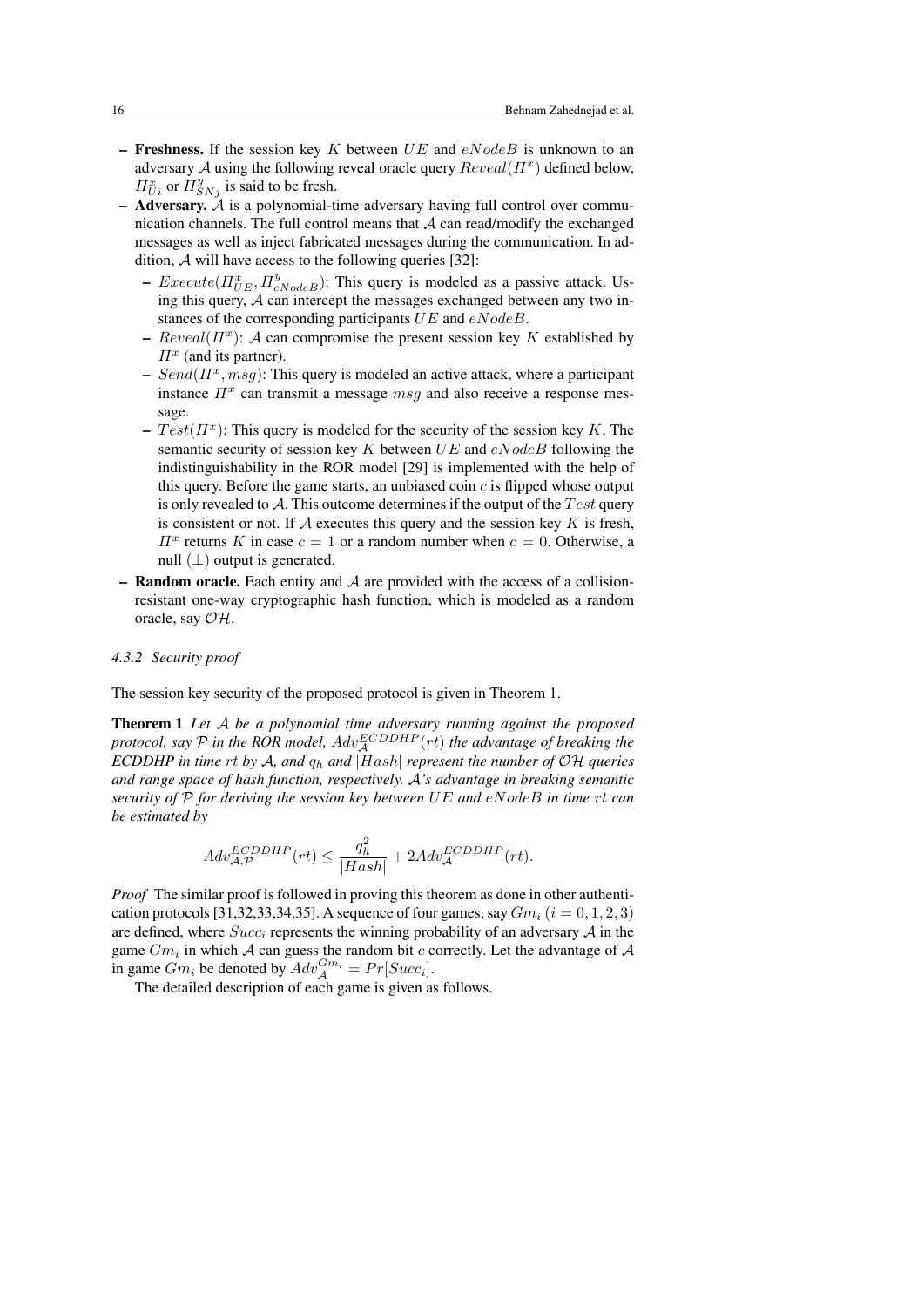–  $Gm_0$ : This is the first game which is a real security experiment run between A and a challenger against the proposed protocol  $P$  in the ROR model. Since the bit  $c$  is chosen in the beginning of  $G_0$ , from the semantic security we have,

$$
Adv_{\mathcal{A},\mathcal{P}}^{ECDDHP}(rt) = |2.A dv_{\mathcal{A}}^{Gm_0} - 1|.
$$
 (33)

–  $Gm_1$ : An eavesdropping attack is modeled in this game in which A intercepts the transmitted messages  $Msg_1 = \{R_{UE}, R'_{UE}, s_{UE}, m_{UE}, w_{UE}, Y_{UE}, I_{UE}, t_1\},\$  $Msg_2 = \{R_{eNB}, s_{eNB}, m_{eNB}, w_{eNB}, R', I_{eNB}\}\$  in addition to the  $Msg_3 = {h_1(h_2(K)||h_2(PK_{UE})||h_2(R_{UE}))}$  during the normal handover procedure of  $P$ . This game simulates the eavesdropping attacks of  $A$  by making  $Execute(\Pi_{UE}^x, \Pi_{eNodeB}^y)$  query. A then finishes it by making the Test query so as to decide whether the output of  $Test$  query is a real session key or a random value. The session key established between UE and  $eNodeB$  is given by  $K =$  $r' R'_{UE} = r'_{UE} R' = (r'_{UE}.r') G.$ 

To compute the session key K, A needs  $r'_{UE}$  and r'. However, the intercepted messages do not help in determining  $r'$  and  $r'_{UE}$  to construct K. Therefore, intercepting does not facilitate in winning this game, and we have,

$$
Adv_{\mathcal{A}}^{Gm_1} = Adv_{\mathcal{A}}^{Gm_0}.
$$
 (34)

–  $Gm_2$ : This game differs from the previous game  $G_1$  due to inclusion of the simulations of the Send and the hash (OH) queries by A.  $Gm<sub>2</sub>$  simulates an active attack by A to convince an entity to accept A's fake (modified) messages. A can repetitively query  $\mathcal{OH}$  queries to obtain collisions, but all the communicated messages  $Msg_1$ ,  $Msg_2$  and  $Msg_3$  are associated with either a fresh random or a current time-stamp or both. Therefore, there is no possibility of collision while making Send queries with the help of the one-way hash function (see Definition 1). Using the results from the birthday paradox, we obtain the following result:

$$
|Adv_{\mathcal{A}}^{Gm_2} - Adv_{\mathcal{A}}^{Gm_1}| \le \frac{q_h^2}{2|Hash|}.
$$
 (35)

–  $Gm<sub>3</sub>$ : This is the final game, where A tries to compute the session key shared between  $UE$  and  $eNodeB$ . Note that the session key computed between  $UE$ and  $eNodeB$  is  $K = r'R'_{UE} = r'_{UE}R' = (r'_{UE}.r')G$ . From the intercepted messages  $Msg_1$ ,  $Msg_2$  and  $Msg_3$ ,  $\tilde{\mathcal{A}}$  can try to derive  $(r'_{UE}.r')G (= K)$  using  $R'_{UE} = r'_{UE}G$  and  $R' = r'G$ . This is equivalent to solving the elliptic curve decisional Diffie-Hellman problem (ECDDHP) (see Definition 3). Hence, given the time  $rt$  to  $A$  and the intractability of ECCDHP produce the following relation:

$$
|Adv_{\mathcal{A}}^{Gm_3} - Adv_{\mathcal{A}}^{Gm_2}| \le Adv_{\mathcal{A}}^{ECDDHP}(rt). \tag{36}
$$

Since all the queries are made by  $A$ , only guessing the bit  $c$  is left in order to win the game after the  $Test$  query is made by  $A$ . Therefore, it follows that

$$
Adv_{\mathcal{A}}^{Gm_3} = \frac{1}{2}.
$$
\n(37)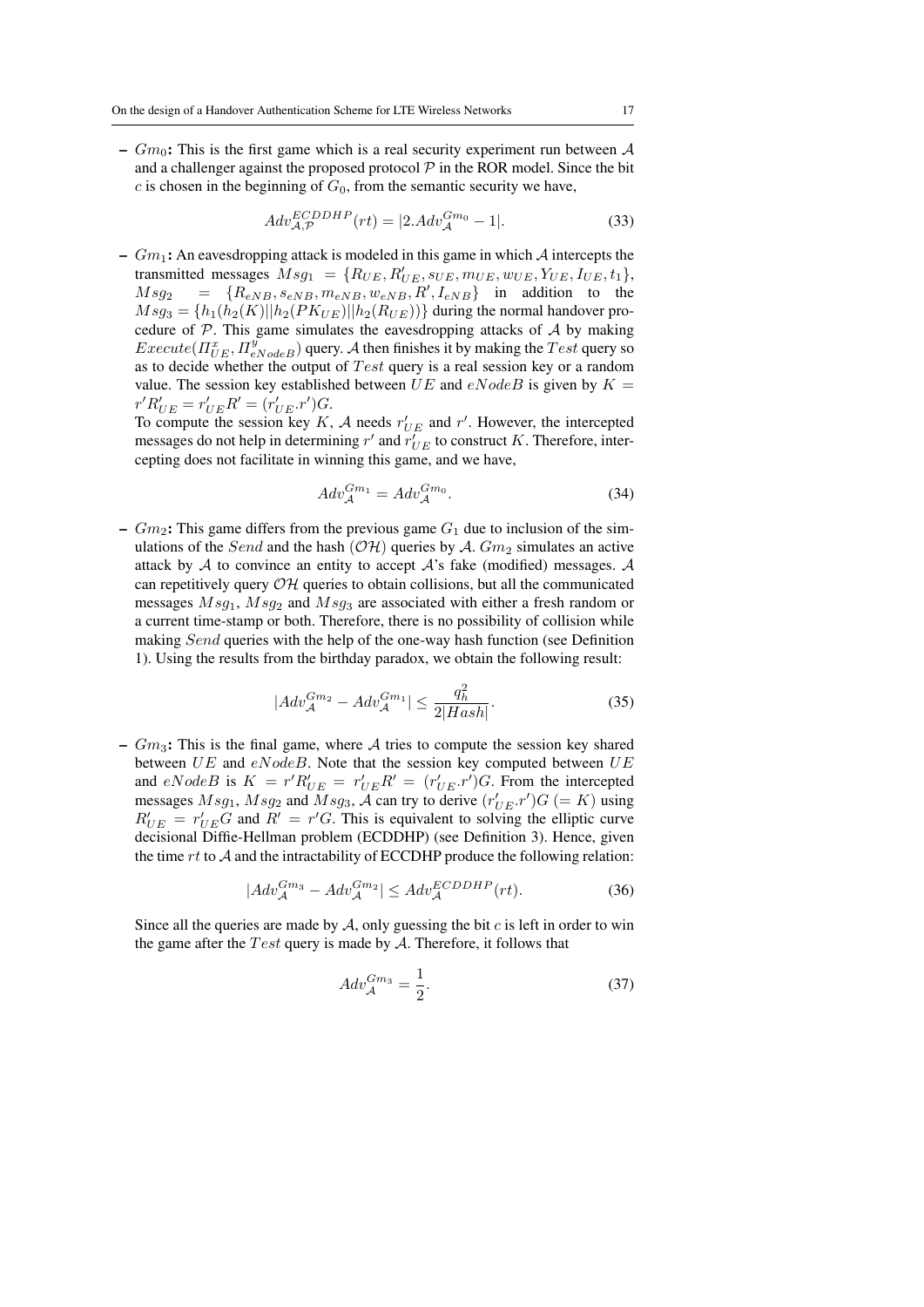$\Box$ 

Equations (33) and (34) give the following relation:

$$
\frac{1}{2}A dv_{\mathcal{A},\mathcal{P}}^{ECDDHP}(rt) = |A dv_{\mathcal{A}}^{Gm_0} - \frac{1}{2}| = |A dv_{\mathcal{A}}^{Gm_1} - \frac{1}{2}|.
$$
 (38)

Equations (37) and (38) further give the following result:

$$
\frac{1}{2}Adv_{\mathcal{A},\mathcal{P}}^{ECDDHP}(rt) = |Adv_{\mathcal{A}}^{Gm_1} - \frac{1}{2}| = |Adv_{\mathcal{A}}^{Gm_1} - Adv_{\mathcal{A}}^{Gm_3}|.
$$
 (39)

The triangular inequality gives the following result:

$$
|Adv_{\mathcal{A}}^{Gm_1} - Adv_{\mathcal{A}}^{Gm_3}| \le |Adv_{\mathcal{A}}^{Gm_1} - Adv_{\mathcal{A}}^{Gm_2}| + |Adv_{\mathcal{A}}^{Gm_2} - Adv_{\mathcal{A}}^{Gm_3}|.
$$
 (40)

From Equations (35), (36) and (40), we have the following relation:

$$
|Adv_{\mathcal{A}}^{Gm_1} - Adv_{\mathcal{A}}^{Gm_3}| \le \frac{q_h^2}{2|Hash|} + Adv_{\mathcal{A}}^{ECDDHP}(rt). \tag{41}
$$

Equations (39) and (41) give the following relation:

$$
\frac{1}{2}Adv_{\mathcal{A},\mathcal{P}}^{ECDDHP}(rt) \le \frac{q_h^2}{2|Hash|} + Adv_{\mathcal{A}}^{ECDDHP}(rt). \tag{42}
$$

Finally, multiplying both sides of Equation (42) by a factor of 2, the required result is obtained:

$$
Adv_{\mathcal{A},\mathcal{P}}^{ECDDHP}(rt) \le \frac{q_h^2}{|Hash|} + 2Adv_{\mathcal{A}}^{ECDDHP}(rt).
$$

4.4 Automated verification of the proposed scheme using ProVerif analysis tool

To analyze and verify security properties of cryptographic protocols, many automatic verification tools were developed such as AVISPA [36], SATMC [37], and ProVerif [38] etc. ProVerif is the most professional and updated automatic verification tool capable of proving security properties such as secrecy, authentication and anonymity etc. Secrecy is defined as the confidentiality of a message. Secrecy generally means that the attacker should not be able to obtain a piece of data. This is generally referred to as syntactic secrecy. Sometimes a more general notion as strong secrecy is defined as the ability of the attacker to identify the changing of the value of a message. However he has no information on the value of the data. Authentication generally means that if an entity A is in contact with another party B, the party (B) should be contact with A as well. The two parties should share the same values of parameters as well. In this analysis tool, the protocol is converted into horn clauses [39]. The security properties are seen as queries into such clauses. For example, the " query attacker (Data)" asks the automatic tool to check the secrecy of the message *Data*. Authentication can be checked in this tool as well. This is achieved by a set of correspondence between events. For example the " **query** event end (data 2)  $\rightarrow$  event begin (data 1)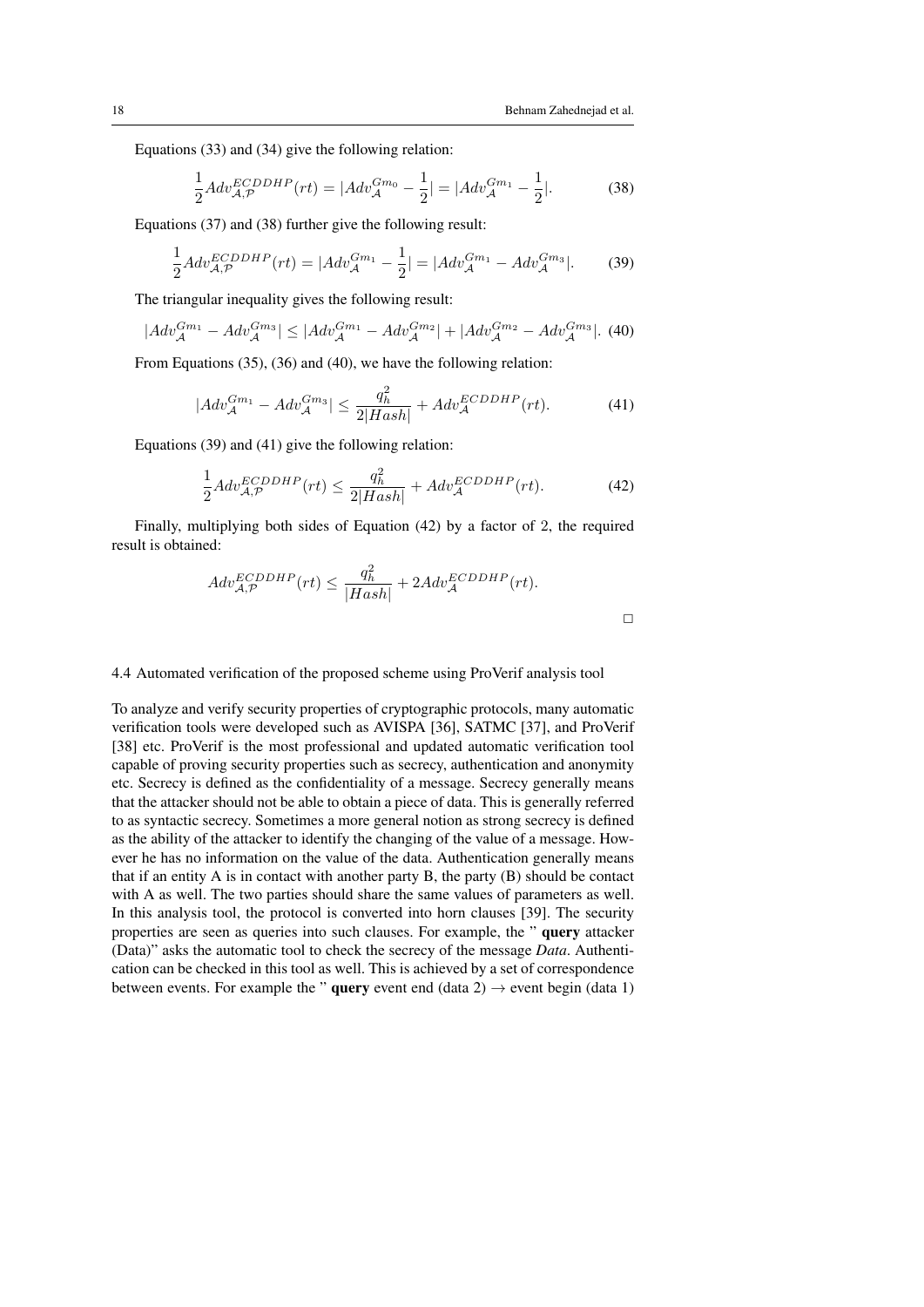" , checks if the event *"end"* has been executed with *data 2* and the event *"begin"* was executed with *data 1*. This tool has been used to validate many authentication schemes such as [40,41]. In the following we describe the results of the validation of our security protocol using ProVerif analysis tool.

 $-$  Secrecy To analyze the confidentiality of the session key  $(K)$ , the following query was checked:

query attacker (K)

As expected, the ProVerif analysis tool confirms that adversary has no chance to obtain the secret session key (K).

– Authentication of eNB to UE For the sake of authentication of eNB to the UE, the following events were used :

query event endUE (K, ReNB)  $\rightarrow$  event beginUE (K, ReNB)

As expected, the results confirm our claim with respect to the authentication of the eNB to the UE. Since, not only the event "beginUE" occurs before the event "endUE", but also the same parameters were exchanged in the same session.

– Authentication of UE to eNB For the sake of authentication of UE to the eNB, the following events were used :

query event endeNB (Rue,R'ue)  $\rightarrow$  event begineNB (Rue,R'ue)

As shown by the ProVerif analysis tool, the event "begineNB" was executed before "endeNB" in the same session. This means that no execution of begineNB was executed after the execution of endeNB. Thus, the authentication of the UE to the eNB is validated. Full ProVerif script is available in [42].

## 5 Conclusion

In this paper, we analyzed a recently suggested handover authentication scheme based on proxy signature in LTE network. Although this scheme enjoys certain advantages such strong unforgrability, authenticity, user anonymity, however we indicated serious vulnerabilities such as being prone to DoS attack, eNB impersonation attack and lack of perfect forward secrecy. These attacks let the adversary make the availability of the network into danger and impersonate the eNB to the user. To resolve such threats, we proposed an improved scheme resistant against such attacks. Further we validated the security of the proposed scheme using ROR model and ProVerif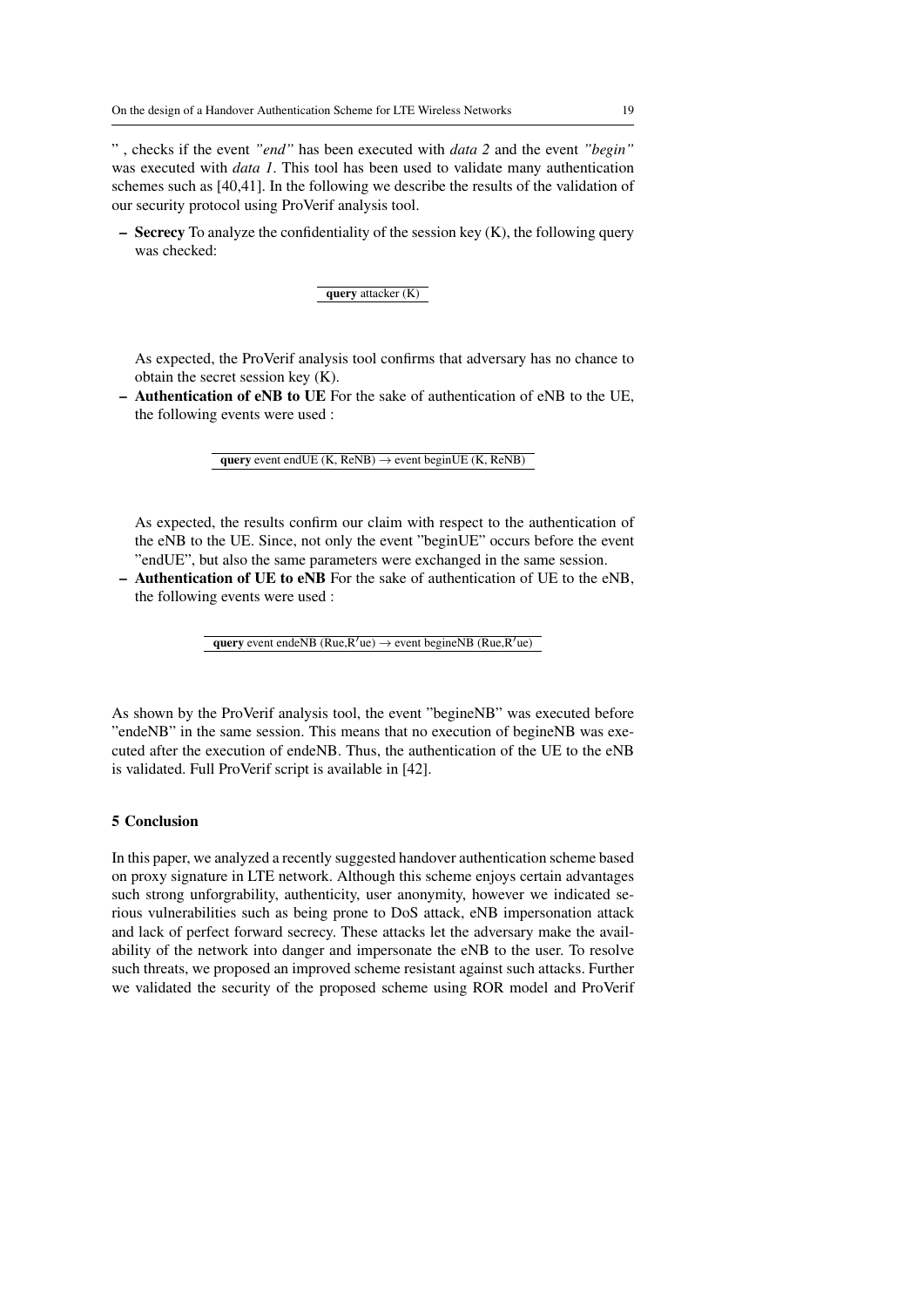analysis tool. The results confirm our claims concerning the security of the proposed scheme. In addition,the performance analysis shows that compared to other schemes, the performance of our proposed scheme is more reasonable.

#### References

- 1. S. Sesia, I. Toufik, and M. Baker, LTE: The UMTS Long Term Evolution: from Theory to Practice, John Wiley and sons, 2011.
- 2. D. Forsberg, "LTE Key Management Analysis with Session Keys Context," Computer Communications, vol. 33, no. 16, pp. 1907-1915, 2010.
- 3. C. K. Han, H. K. Choi, and I. H Kim, "Building Femtocell More Secure with Improved Proxy Signature," Proceedings of IEEE GLOBECOM, pp. 1-6, December 2009.
- 4. J. Cao, M. Ma, H. Li, and Y. Zhang, "A Survey on Security Aspects for LTE and LTE-A Networks," IEEE Communications Surveys Tutorials, no. 99, pp. 1-20.
- 5. J. Cao, H. Li, M. Ma, Y. Zhang, and C. Lai, "A Simple and Robust Handover Authentication between HeNB and eNB in LTE Networks," Computer Networks, vol. 56, no. 8, pp. 2119-2113, 2012.
- 6. C. Ma, K. Xue, and P. Hong, "A Proxy Signature-Based Re-authentication Scheme for Secure Fast Handoff in Wireless Mesh Networks," International Journal of Network Security, vol. 15, no. 1, pp. 104-114, 2013.
- 7. Q. Jing, Y. Zhang, A. Fu, and X. Liu, "A Privacy Preserving Handover Authentication Scheme for EAP-Based Wireless Networks," Proceedings of IEEE GLOBECOM, pp. 1-6, December 2011.
- 8. Y.Qiu, M.Ma, X Wang, "A Proxy Signature-based Handover Authentication Scheme for LTE Wireless Networks," Journal of Network and Computer Applications, 2017.
- 9. H. Wang, A.R. Prasad, "Fast authentication for inter-domain handover Telecommunications and Networking," ICT , pp. 291-313, 2004.
- 10. C. Zhang, R. Lu, P. Ho, A. Chen, "A location privacy preserving authentication scheme in vehicular networks," in IEEE Wireless Communications and Networking Conference, 2008.
- 11. L Cai, S. Machiraju, H Chen, "CapAuth: A Capability-based Handover scheme," in Proceedings of IEEE INFOCOM , USA, 2010.
- 12. J. Qi, Y. Zhang, A. Fu, X. Liu, "A Privacy Preserving Handover Authentication Scheme for EAP-Based Wireless Networks," in Proceeding of GLOBECOM, 2011.
- 13. A. Mishra, M. Shin, W. Arbaugh, "An empirical analysis of the IEEE 802.11 MAC layer handoff process," ACM SIGCOMM Computer Communication, pp. 93-102, 2003.
- 14. Y. Kim, W. Ren, J. Jo, M. Yang, Y. Jiang, J. Zheng, "SFRIC: a secure fast roaming scheme in wireless LAN using ID-based cryptography," in Proceedings of IEEE International Conference on Communication, 2007.
- 15. J. Cao, M. Ma, H. Li, and Y. Zhang, "A Survey on Security Aspects for LTE and LTE-A Networks," IEEE Communications Surveys Tutorials, pp. 1-20.
- 16. A. Bohk, L. Buttyn, and L. Dra, "An Authentication Scheme for Fast Handover between WiFi Access Points," Proceedings of ACM Wireless Internet Conference, pp. 22-24, October 2007.
- 17. A. Mishra, H. S. Min, N. L. Petroni,, Jr, T.C. Clancy, and W. A. Arbaugh, "Proactive Key Distribution Using Neighbor Graphs," IEEE Wireless Communications, vol. 11, no. 1, pp. 26-36, 2004.
- 18. Y. E. H. E. Idrissi, N. Zahid, and M. Jedra, "Security Analysis of 3GPP (LTE) WLAN Interworking and A New Local Authentication Method Based on EAP-AKA," Proceedings of International Conference on Future Generation Communication Technology , pp. 137-142, 2012.
- 19. J. Choi, S. Jung, "A handover authentication using credentials based on chameleon hashing," IEEE Communications Letters, pp. 54-56, 2010.
- 20. R. L. Rivest, A. Shamir, and L. Adleman, "A Method for Obtaining Digital Signatures and Public-key Cryptosystems," Proceedings of ACM Communications, pp. 120-126, Feb 1978.
- 21. M. Mambo, K. Usuda, and E. Okamoto, "roxy signatures: Delegation of the Power to Sign Messages," IEICE Transaction of Fundamentals, Vols. E79-A, pp. 1338-1353, 1996.
- 22. N. Koblitz, "Elliptic Curve Cryptosystems," Mathematics of Computation, vol. 48, no. 177, pp. 203- 209.
- 23. "3rd Generation Partnership Project; Technical Specification Group Service and System Aspects; 3GPP System Architecture Evolution (SAE); Security architecture (Rel 11) 3GPP TS 33.401," 2011.